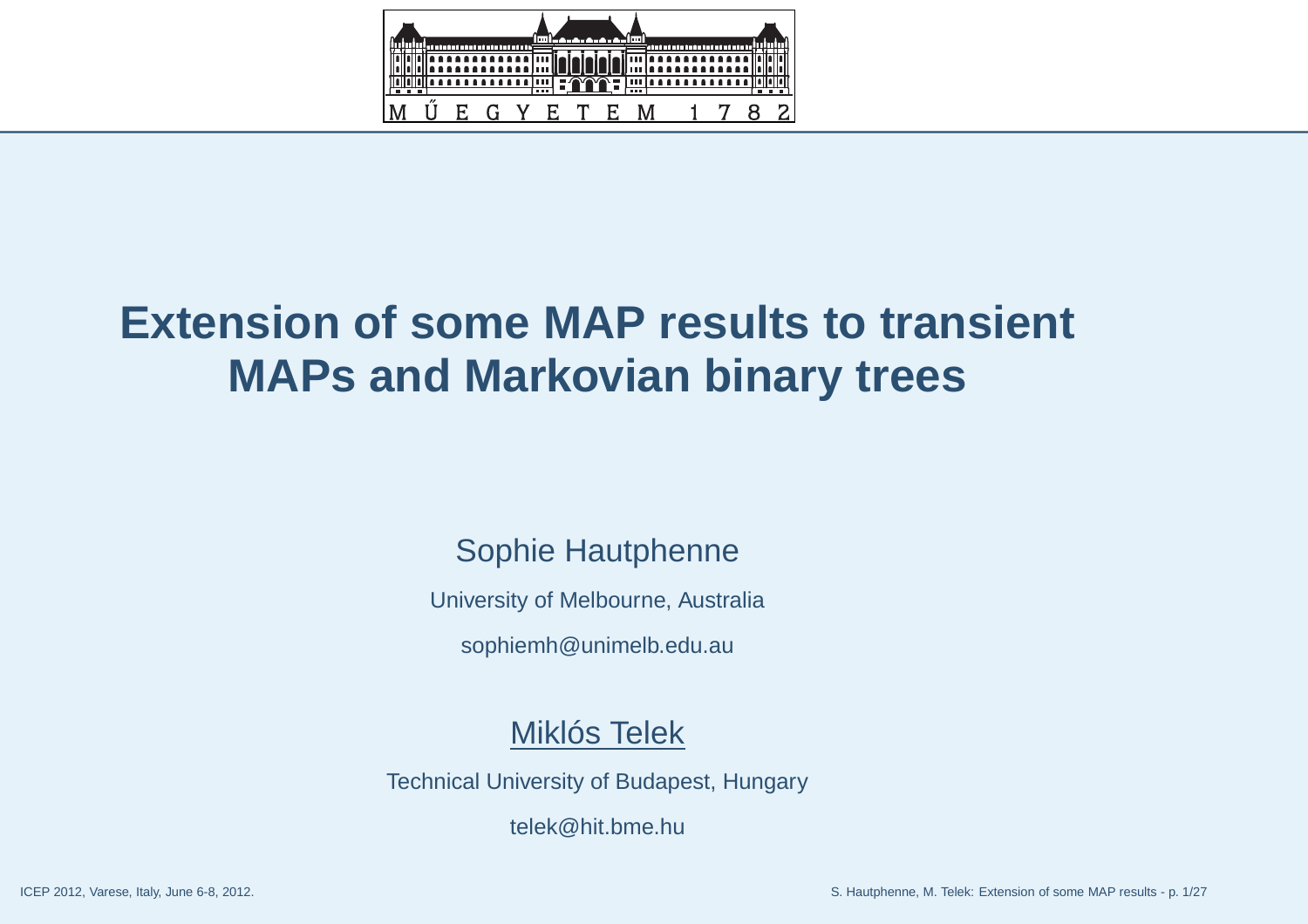<span id="page-1-0"></span>

#### **Outline** ● Outline

**[Questions](#page-2-0)** 

[MAPs](#page-3-0)

[Transient](#page-9-0) MAP

[Markovian](#page-17-0) Binary Tree

**[Conclusions](#page-26-0)** 

## ■ Questions

- (stationary) MAP results
- Transient MAP (TMAP) results
- Markovian Binary Tree (MBT) results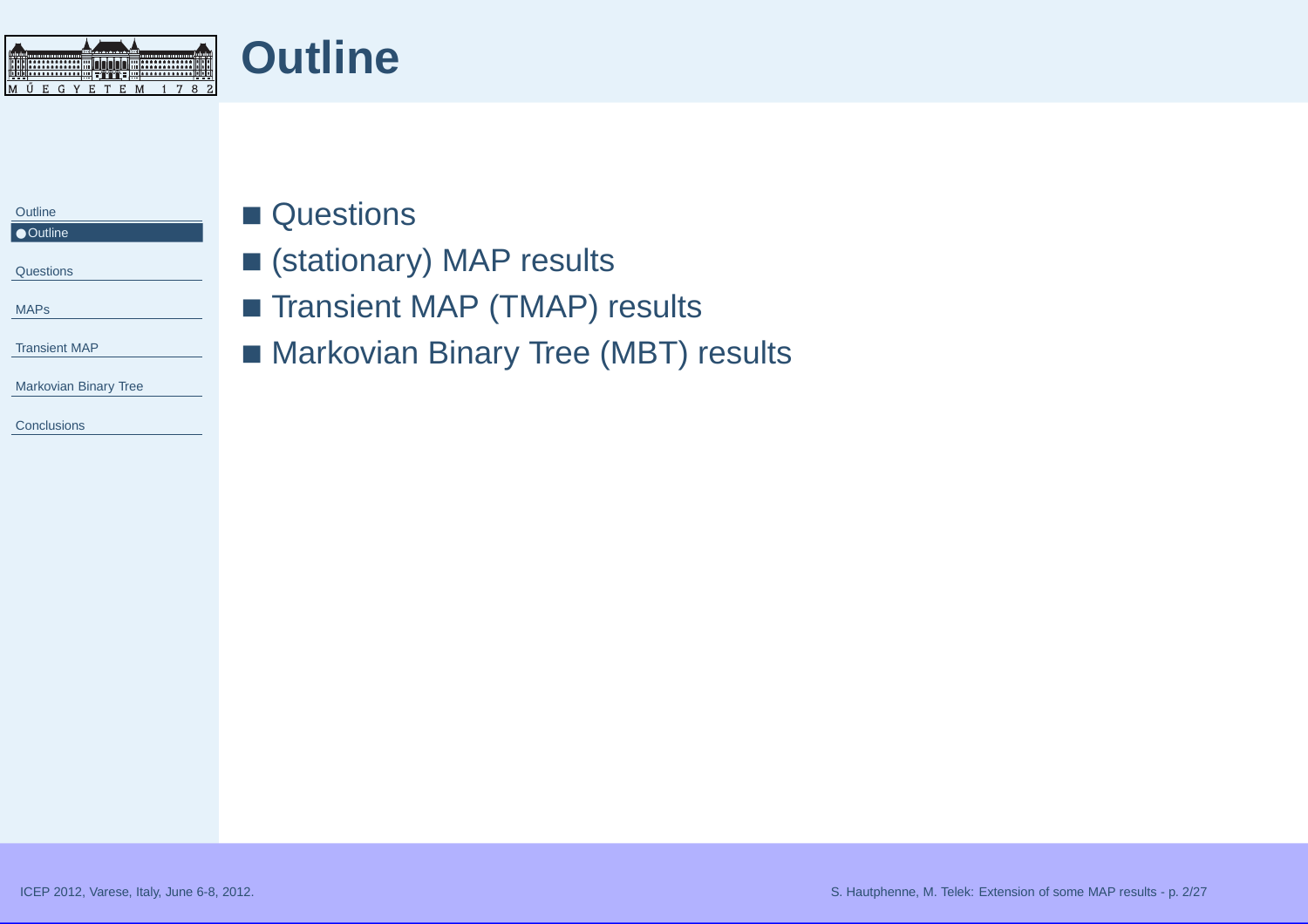<span id="page-2-0"></span>**Questions**MŰEGYETEM 1782

| Considering (stationary) MAP we have results for the following |
|----------------------------------------------------------------|
| questions<br>lacktriangleright how to describe,                |
| ■ similarity transformation,                                   |
| ■ number of parameters,                                        |
| • characterizing moments set,                                  |
| minimal representation,                                        |
|                                                                |

■ canonical representation for order 2.

What are the answers to these questions for Transient MAPs(TMAPs) and Markovian Binary Trees (MBTs)?

ICEP 2012, Varese, Italy, June 6-8, 2012. S. Hautphenne, M. Telek: Extension of some MAP results - p. 3/27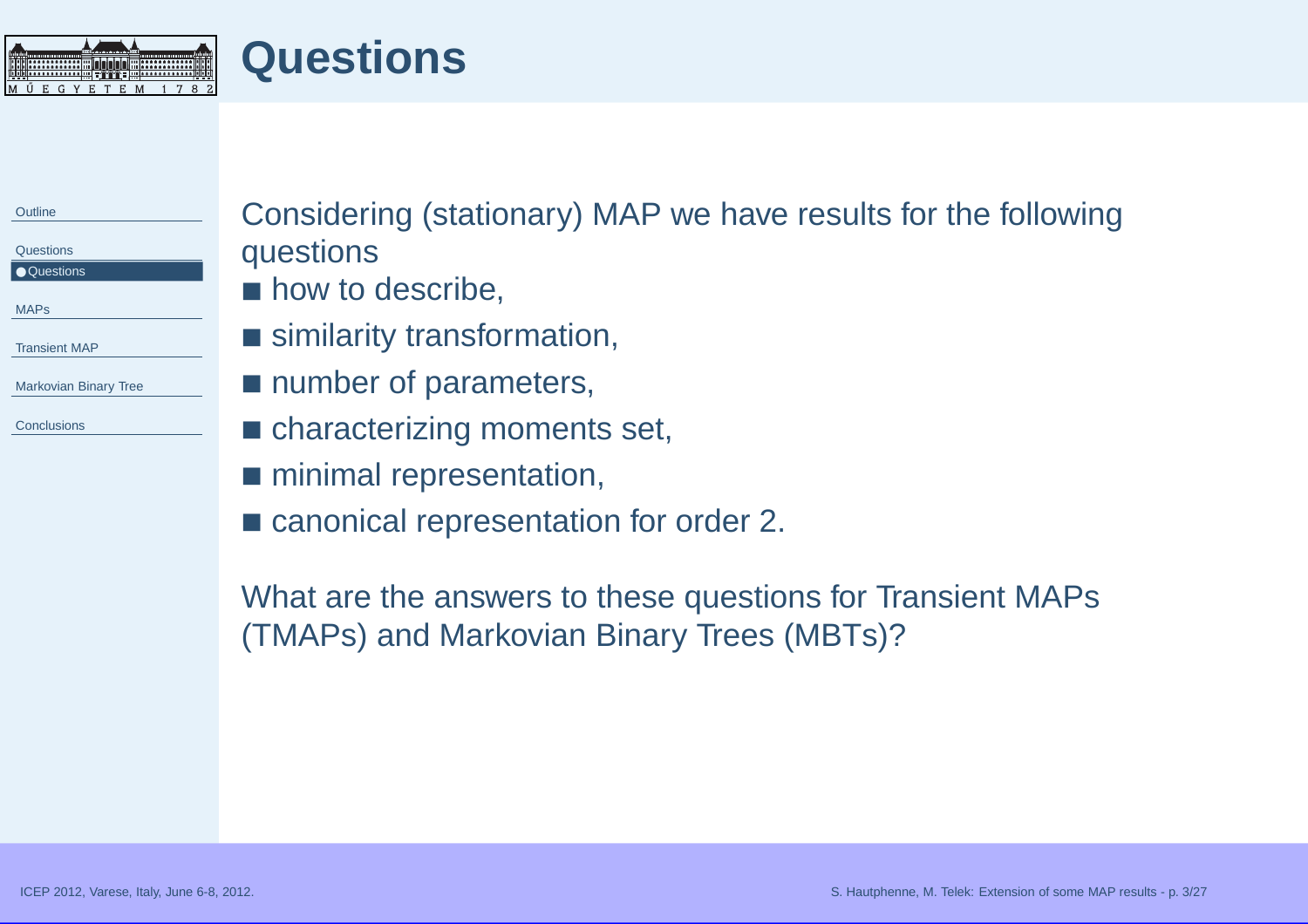<span id="page-3-0"></span>

**[Outline](#page-1-0)** 

**[Questions](#page-2-0)** 

MAPs

- Basic results
- Basic [results](#page-4-0)
- Similarity [transformation](#page-5-0)
- Number of [parameters](#page-6-0)
- Minimal [representation](#page-7-0)
- Canonical [representation](#page-8-0) of MAP(2)

[Transient](#page-9-0) MAP

[Markovian](#page-17-0) Binary Tree

**[Conclusions](#page-26-0)** 

A pair of square matrices  $\boldsymbol{D_0}$ ,  $\boldsymbol{D_1}$  define a (stationary) MAP. **Where** ■  $\boldsymbol{D_0}_{ii} < 0,$   $\boldsymbol{D_0}_{ij} \geq 0$  for  $i \neq j,$ 

- $\blacksquare$   $\boldsymbol{D_1}_{ij} \geq 0,$
- $\blacksquare$   $(D_0 + D_1)\mathbb{I} = 0,$
- $\blacksquare$   $\boldsymbol{D} = \boldsymbol{D_0} + \boldsymbol{D_1}$  is an irreducible generator matrix.

Properties of (stationary) MAPs:

Embedded phase transition:  $\boldsymbol{P} = (-\boldsymbol{D_0})^{-1}\boldsymbol{D_1}$ 

Initial phase distribution:  $\pi,$  where  $\pi = \pi \boldsymbol{P}$ ,  $\pi \mathbb{I} = 1$ ,

Arrival intensity:  $\lambda(t) = \pi e^{\mathbf{D}t} \mathbf{D_1} \mathbf{I}$ ,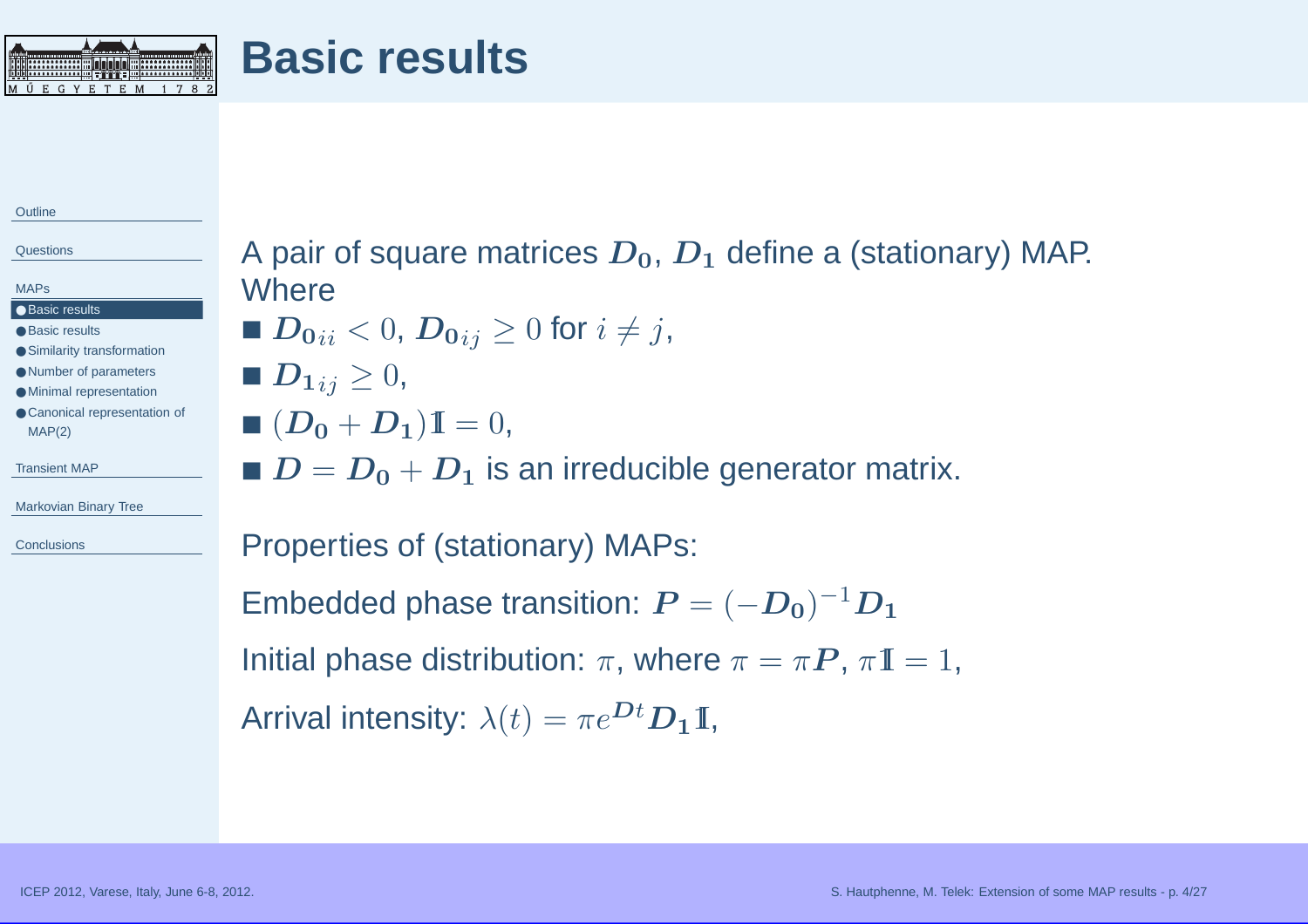<span id="page-4-0"></span>

## **Basic results**

The inter-arrival time is PHase type distributed.

Pdf of the inter-arrival time is:

$$
f_{X_0}(x) = \pi e^{\mathbf{D_0}x} \mathbf{D_1} \mathbf{I},
$$

where  $\int_x f_{X_0} (x) dx = 1$ 

Joint inter-arrival pdf:  $f(x_0, x_1, \ldots, x_k) = \pi e^{\mathbf{D_0} x_0} \mathbf{D_1} e^{\mathbf{D_0} x_1} \mathbf{D_1} \ldots e^{\mathbf{D_0} x_k} \mathbf{D_1} \mathbb{I}.$ 

Joint moments:

 $E(X_0^{i_0}X_1^{i_1}\ldots X_k^{i_k}) =$  $\pi i_0!(-D_0)^{-i_0}\bm P i_1!(-D_0)^{-i_1}\bm P\ldots\ i_k!(-D_0)^{-i_k}\bm P \mathbb{I}.$ 

**[Outline](#page-1-0)** 

**[Questions](#page-2-0)** 

[MAPs](#page-3-0)

#### ● Basic [results](#page-3-0)

#### ● Basic results

● Similarity [transformation](#page-5-0)

- Number of [parameters](#page-6-0)
- Minimal [representation](#page-7-0)
- Canonical [representation](#page-8-0) of MAP(2)

[Transient](#page-9-0) MAP

[Markovian](#page-17-0) Binary Tree

**[Conclusions](#page-26-0)**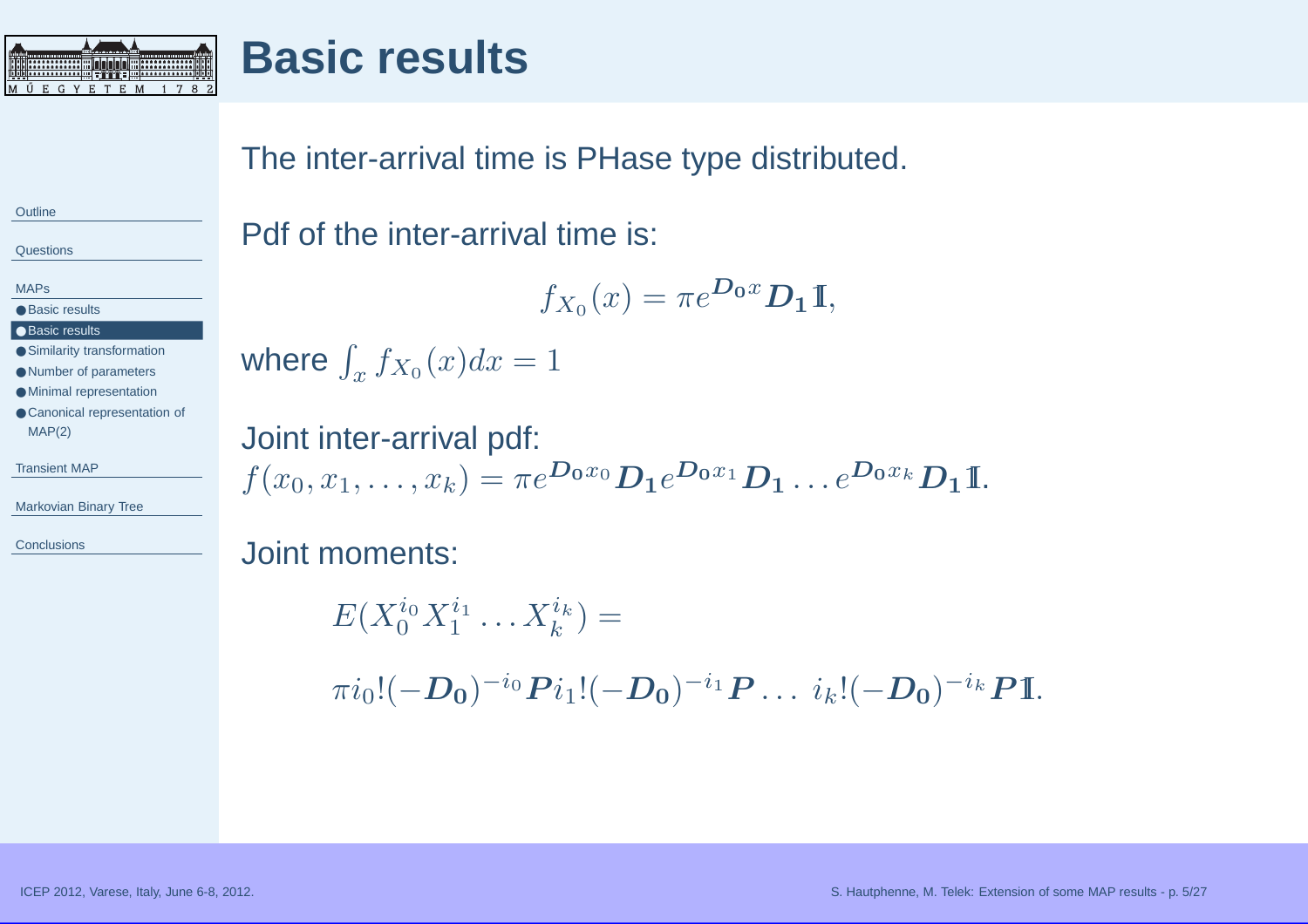<span id="page-5-0"></span>

# **Similarity transformation**

#### Similarity transformation with same size:

**[Outline](#page-1-0)** 

**[Questions](#page-2-0)** 

[MAPs](#page-3-0)

● Basic [results](#page-3-0)

● Basic [results](#page-4-0)

● Similarity transformation

● Number of [parameters](#page-6-0)

● Minimal [representation](#page-7-0)

● Canonical [representation](#page-8-0) of MAP(2)

[Transient](#page-9-0) MAP

[Markovian](#page-17-0) Binary Tree

**[Conclusions](#page-26-0)** 

If  $G$  is a nonsingular matrix and  $G\mathbb{I} = \mathbb{I}$  then  $\mathsf{MAP}(\bm{D_0},\bm{D_1}) \equiv$  $\equiv \mathsf{MAP}(\bm{G}^{-1}\bm{D_0}\bm{G}, \bm{G}^{-1}\bm{D_1}\bm{G})$ and MAP $(\bm{G}^{-1}\bm{D_0}\bm{G}, \bm{G}^{-1}\bm{D_1}\bm{G})$  is usually non-Markovian.

Similarity transformation with different size:

```
If \boldsymbol{V} of size m \times n (n < m) is such that \boldsymbol{\mathbb{I}}_m = \boldsymbol{V} \boldsymbol{\mathbb{I}}_n,D_0V = VC_0, D_1V = VC_1, then
                     \mathsf{MAP}(\boldsymbol{D_0},\boldsymbol{D_1})_m \equiv \mathsf{MAP}(\boldsymbol{C_0},\boldsymbol{C_1})_n
```
If  $\boldsymbol{W}$  of size  $n \times m$   $(n < m)$  is such that  $\mathbb{I}_n = \boldsymbol{W} 1_m, \ \boldsymbol{W} \boldsymbol{D}_0 = \boldsymbol{C}_0 \boldsymbol{W}$  ,  $\boldsymbol{W} \boldsymbol{D}_1 = \boldsymbol{C}_1 \boldsymbol{W}$  , then  $WD_0=C_0W,\, WD_1=C_1W,$  then  $\mathsf{MAP}(\boldsymbol{D_0},\boldsymbol{D_1})_m \equiv \mathsf{MAP}(\boldsymbol{C_0},\boldsymbol{C_1})_n$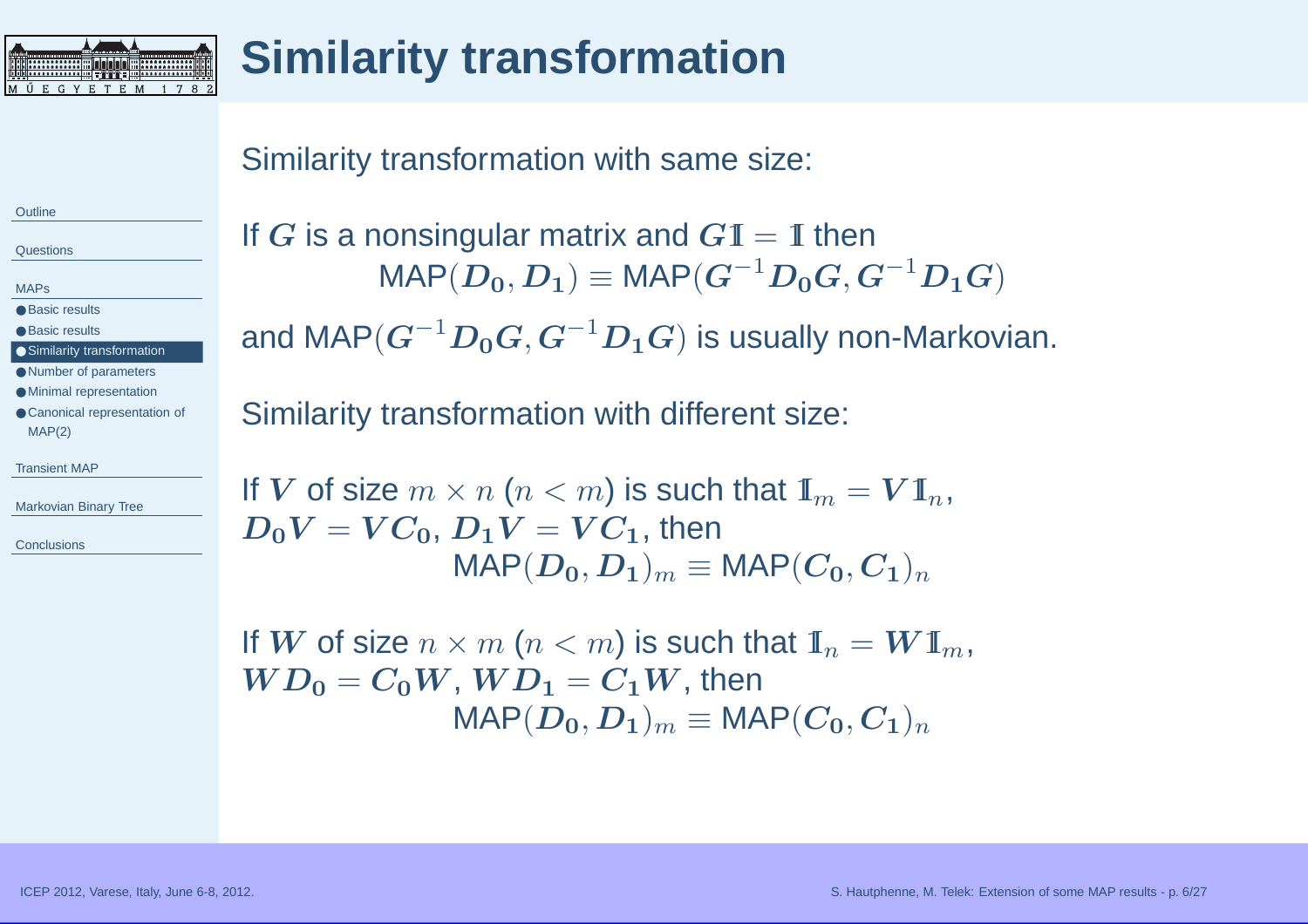<span id="page-6-0"></span>

# **Number of parameters**

**[Outline](#page-1-0)** 

**[Questions](#page-2-0)** 

[MAPs](#page-3-0)

● Basic [results](#page-3-0)

● Basic [results](#page-4-0)

● Similarity [transformation](#page-5-0)

● Number of parameters

- Minimal [representation](#page-7-0)
- Canonical [representation](#page-8-0) of MAP(2)

[Transient](#page-9-0) MAP

[Markovian](#page-17-0) Binary Tree

**[Conclusions](#page-26-0)** 

Number of parameters:  $n^2$  (in case of full rank inter-arrival time distribution)

#### Basic moments set:

$$
\mu_i = E(X_0^i), \quad i = 1, \dots, 2n - 1, \n\eta_{ij} = E(X_0^i X_1^j), \quad i, j = 1, \dots, n - 1,
$$

#### A heuristic:

| $\boldsymbol{D_0},\boldsymbol{D_1}$ | $+$ | $2n^2$      |
|-------------------------------------|-----|-------------|
| $(D_0+D_1)\mathbb{I}=\mathbb{I}$    |     | $n_{\cdot}$ |
| $\boldsymbol{G}$                    |     | $n^2$       |
| $GI = I$                            | ╋   |             |
|                                     |     |             |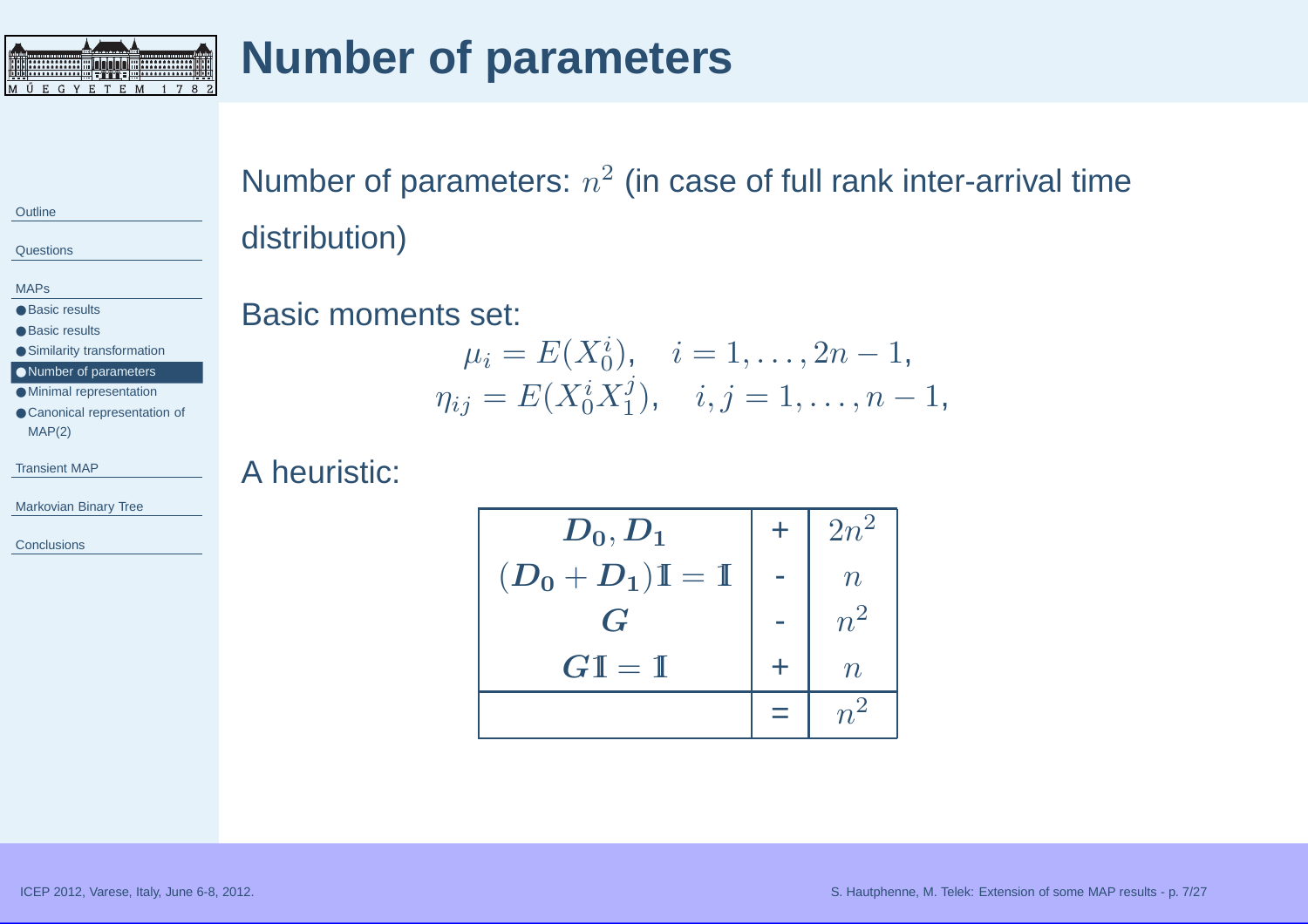<span id="page-7-0"></span>

# **Minimal representation**

## Redundancy due to the closing vector:

Find a matrix  $\boldsymbol{W}$  such that

| Outline |  |
|---------|--|
|         |  |
|         |  |

 $\sim$   $\sim$ 

**[Questions](#page-2-0)** 

[MAPs](#page-3-0)

● Basic [results](#page-3-0)

● Basic [results](#page-4-0)

● Similarity [transformation](#page-5-0)

● Number of [parameters](#page-6-0)

● Minimal representation

● Canonical [representation](#page-8-0) of MAP(2)

[Transient](#page-9-0) MAP

[Markovian](#page-17-0) Binary Tree

**[Conclusions](#page-26-0)** 

 $\boldsymbol{W}^{-1}\boldsymbol{D_0}\boldsymbol{W}$  $\boldsymbol{W} = \left( \begin{array}{cc} \boldsymbol{\hat{D}_{0}} & \star \ \boldsymbol{0} & \star \end{array} \right),$  $\boldsymbol{W}^{-1}\boldsymbol{D_1}\boldsymbol{W}$  $\boldsymbol{W} = \left( \begin{array}{cc} \boldsymbol{\hat{D}_1} & \star \ \boldsymbol{0} & \star \end{array} \right), \boldsymbol{W^{-1}} \boldsymbol{\mathbb{I}}_m = \left( \begin{array}{c} \mathbb{I}_n \ \boldsymbol{0} \end{array} \right),$ 

Redundancy due to the initial vector:

Find a matrix  $\boldsymbol{W}$  such that

$$
W^{-1}D_0W = \left(\begin{array}{cc} \hat{D}_0 & 0 \\ \star & \star \\ \hat{D}_1 & 0 \\ \star & \star \end{array}\right),
$$
  

$$
W^{-1}D_1W = \left(\begin{array}{cc} \hat{D}_0 & 0 \\ \star & \star \\ \star & \star \end{array}\right), \pi W = \left(\hat{\pi}, 0\right),
$$

An implementation is available in the BuTools package.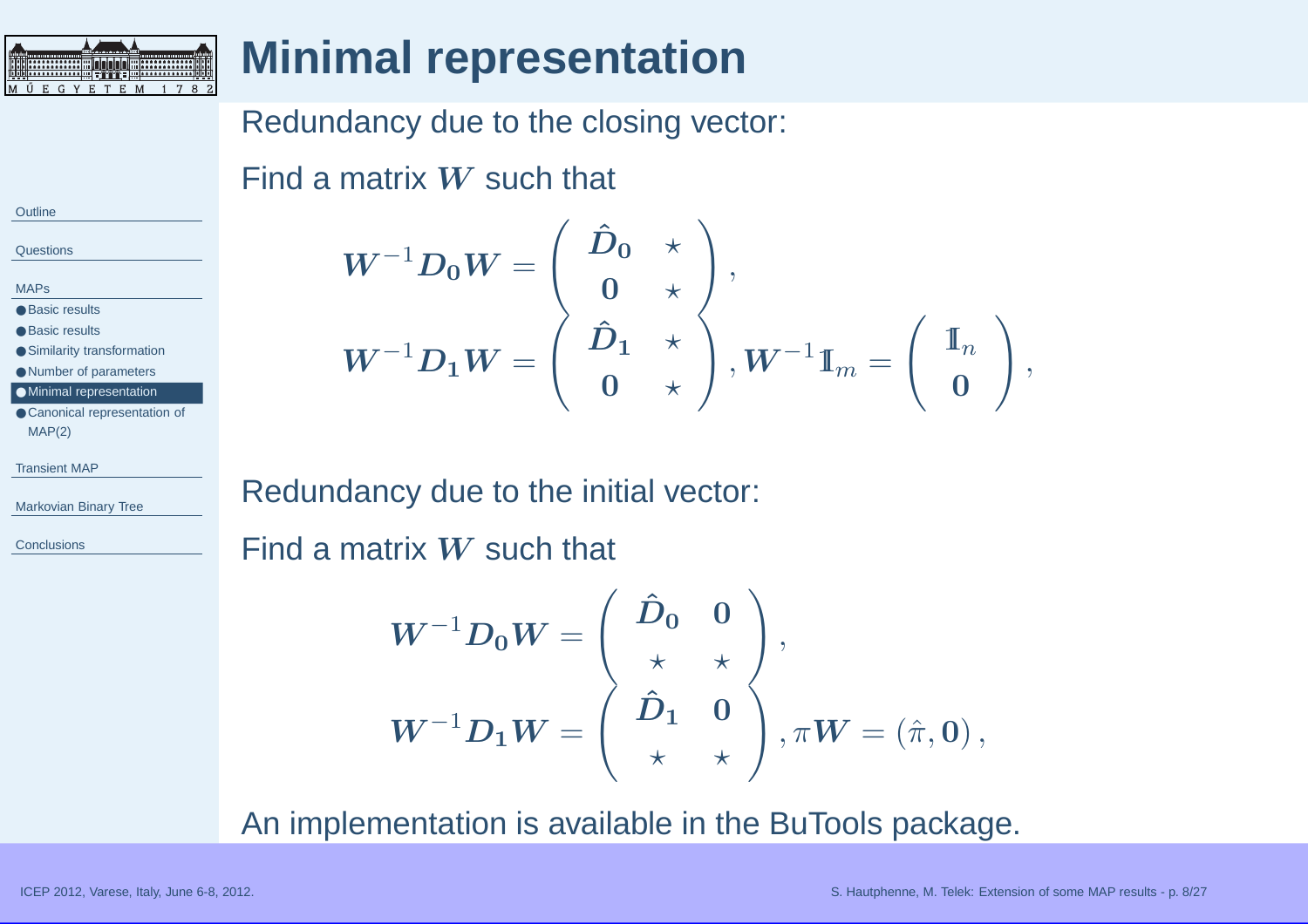## **Canonical representation of MAP(2)**

## Positive lag-1 correlation:

#### **[Outline](#page-1-0)**

**[Questions](#page-2-0)** 

[MAPs](#page-3-0)

● Basic [results](#page-3-0)

● Basic [results](#page-4-0)

● Similarity [transformation](#page-5-0)

● Number of [parameters](#page-6-0)

● Minimal [representation](#page-7-0)

|        | ● Canonical representation of |
|--------|-------------------------------|
| MAP(2) |                               |

**DOOOG HIMAAH INI** 

<span id="page-8-0"></span>M Ű E G Y E T E M 1 7 8 2

[Transient](#page-9-0) MAP

[Markovian](#page-17-0) Binary Tree

**[Conclusions](#page-26-0)** 

$$
\boldsymbol{D_0} = \begin{pmatrix} -\lambda_1 & (1-a)\lambda_1 \\ 0 & -\lambda_2 \end{pmatrix}, \ \boldsymbol{D_1} = \begin{pmatrix} a\lambda_1 & 0 \\ (1-b)\lambda_2 & b\lambda_2 \end{pmatrix}
$$

Negative lag-1 correlation:

$$
\boldsymbol{D_0} = \begin{pmatrix} -\lambda_1 & (1-a)\lambda_1 \\ 0 & -\lambda_2 \end{pmatrix}, \ \ \boldsymbol{D_1} = \begin{pmatrix} 0 & a\lambda_1 \\ (1-b)\lambda_2 & b\lambda_2 \end{pmatrix}
$$

where  $\lambda_1 \leq \lambda_2$ ,  $a, b \in (0, 1)$ .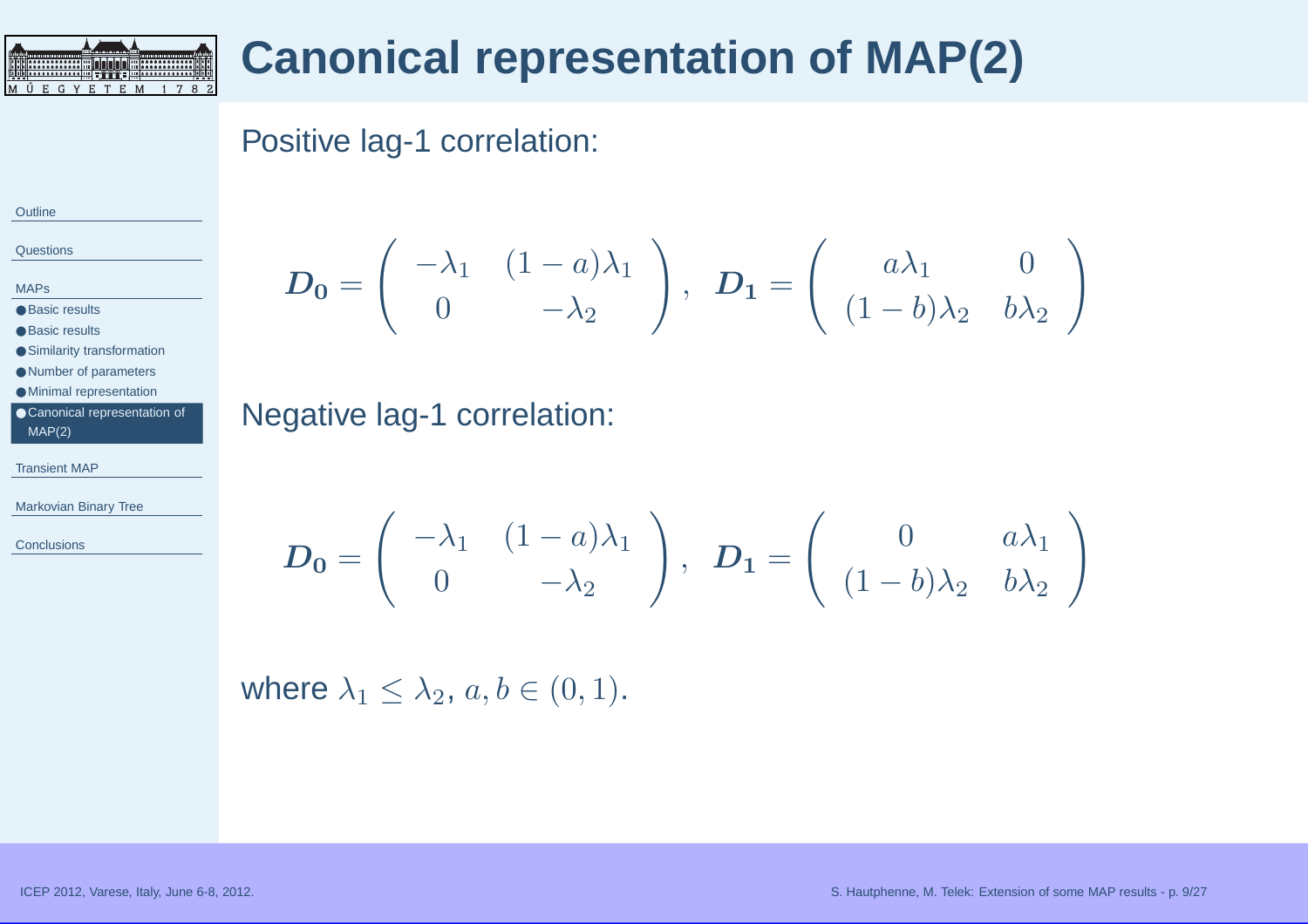<span id="page-9-0"></span>

An initial vector  $\alpha$  and a pair of square matrices  $\boldsymbol{D_0}$ ,  $\boldsymbol{D_1}$  define a TMAP Where

- $\blacksquare \; \alpha_i \geq 0,$
- 

[MAPs](#page-3-0)

**[Outline](#page-1-0)** 

**[Questions](#page-2-0)** 

- Transient MAP
- Basic results
- Basic [results](#page-10-0) ● Basic [results](#page-11-0)
- Similarity [transformation](#page-12-0)
- Number of [parameters](#page-13-0)
- Minimal [representation](#page-14-0)
- Canonical [representation](#page-15-0) of TMAP(2)
- Canonical [representation](#page-16-0) of TMAP(2)

[Markovian](#page-17-0) Binary Tree

**[Conclusions](#page-26-0)** 

# $\blacksquare \alpha \mathbb{I} = 1$ ,

- $\boldsymbol{D_0}_{ii} < 0,$   $\boldsymbol{D_0}_{ij} \geq 0$  for  $i \neq j$ ,
- $\blacksquare$   $\boldsymbol{D_1}_{ij} \geq 0,$
- $\blacksquare~(\boldsymbol{D_0} + \boldsymbol{D_1}) \mathbb{I} \leq 0,$
- $\blacksquare$   $D = D_0 + D_1$  is a transient generator matrix ( $D$  is non singular) singular).

## Properties of TMAPs:

Embedded phase transition:  $\boldsymbol{P} = (-\boldsymbol{D_0})^{-1}\boldsymbol{D_1}$ where  $P1 \leq \text{I}$  (sub-stochastic)

Arrival intensity:  $\lambda(t) = \alpha e^{\mathbf{D}t}\mathbf{D_1}\mathbf{I}$ , where  $\lim_{t\to\infty}\lambda(t)=0$ 

Mean number of arrivals:  $\Lambda = \int_t \lambda(t)dt = \alpha(-D)^{-1}D_1\mathbb{I}$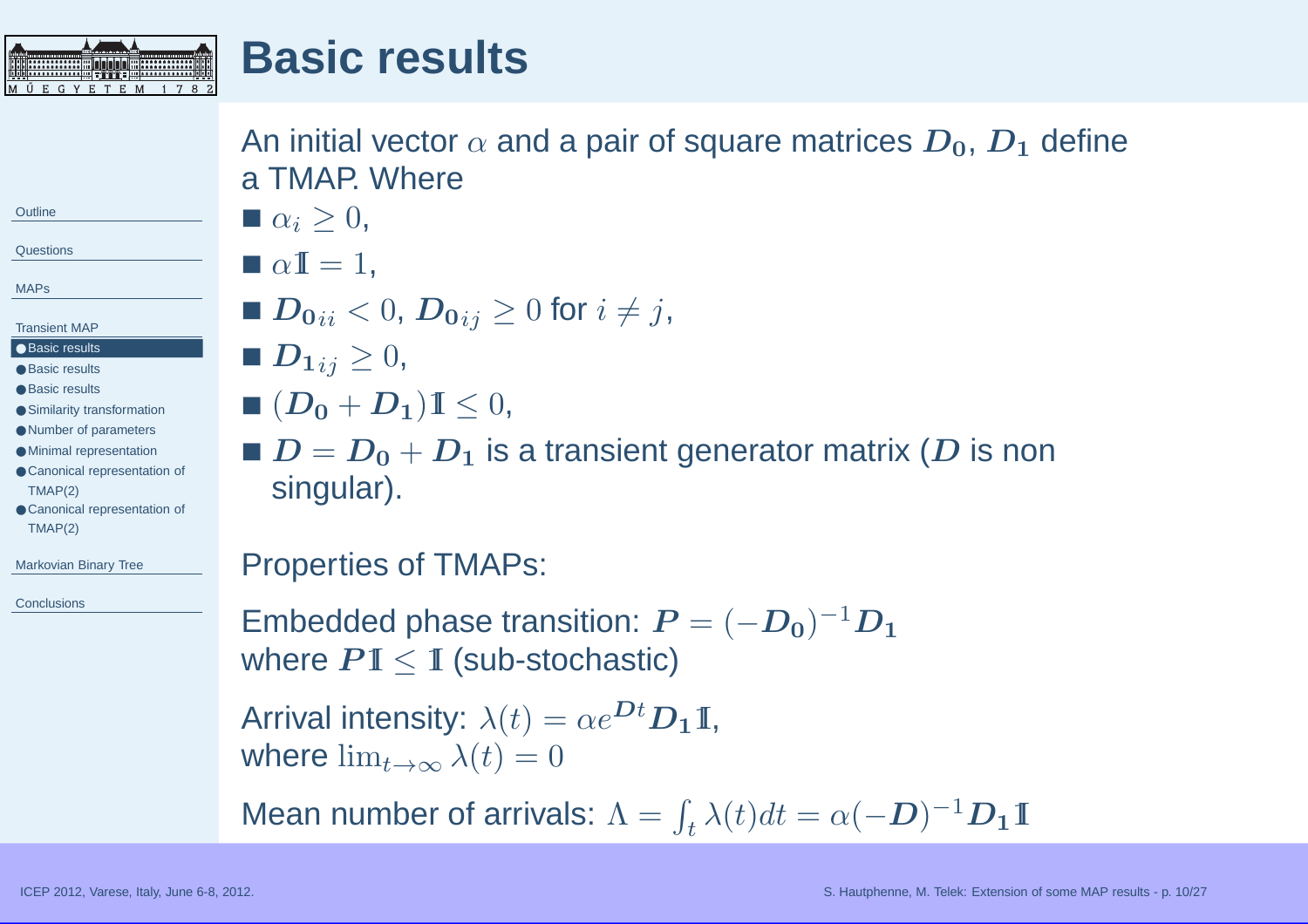<span id="page-10-0"></span>

## **Basic results**

The first inter-arrival time has <sup>a</sup> defective PHase typedistribution.

**[Questions](#page-2-0)** 

**[Outline](#page-1-0)** 

[MAPs](#page-3-0)

- [Transient](#page-9-0) MAP
- Basic [results](#page-9-0)
- Basic results
- Basic [results](#page-11-0)
- Similarity [transformation](#page-12-0)
- Number of [parameters](#page-13-0)
- Minimal [representation](#page-14-0)
- Canonical [representation](#page-15-0) of TMAP(2)
- Canonical [representation](#page-16-0) of TMAP(2)

[Markovian](#page-17-0) Binary Tree

**[Conclusions](#page-26-0)** 

#### Pdf of the inter-arrival time is:

$$
f_{X_0}(x) = \alpha e^{\mathbf{D_0}x} \mathbf{D_1} \mathbf{I},
$$

where  $\int_x f_{X_0}(x)dx = Pr(X_0 < \infty) \leq 1$ 

We define the  $i$ th moment of the defective  $X_{\mathrm{0}}$  as follows

$$
\mu_i = E(X_0^i I_{\{X_0 < \infty\}}) = \int_{x=0}^{\infty} x^i f_{X_0}(x) dx = i! \alpha (-D_0)^{-i-1} D_1 \mathbb{I}.
$$

where  $I_{\{X_0<\infty\}}$  is the indicator of event  $X_0<\infty.$  $\mu_0 = Pr(X_0 < \infty) \leq 1$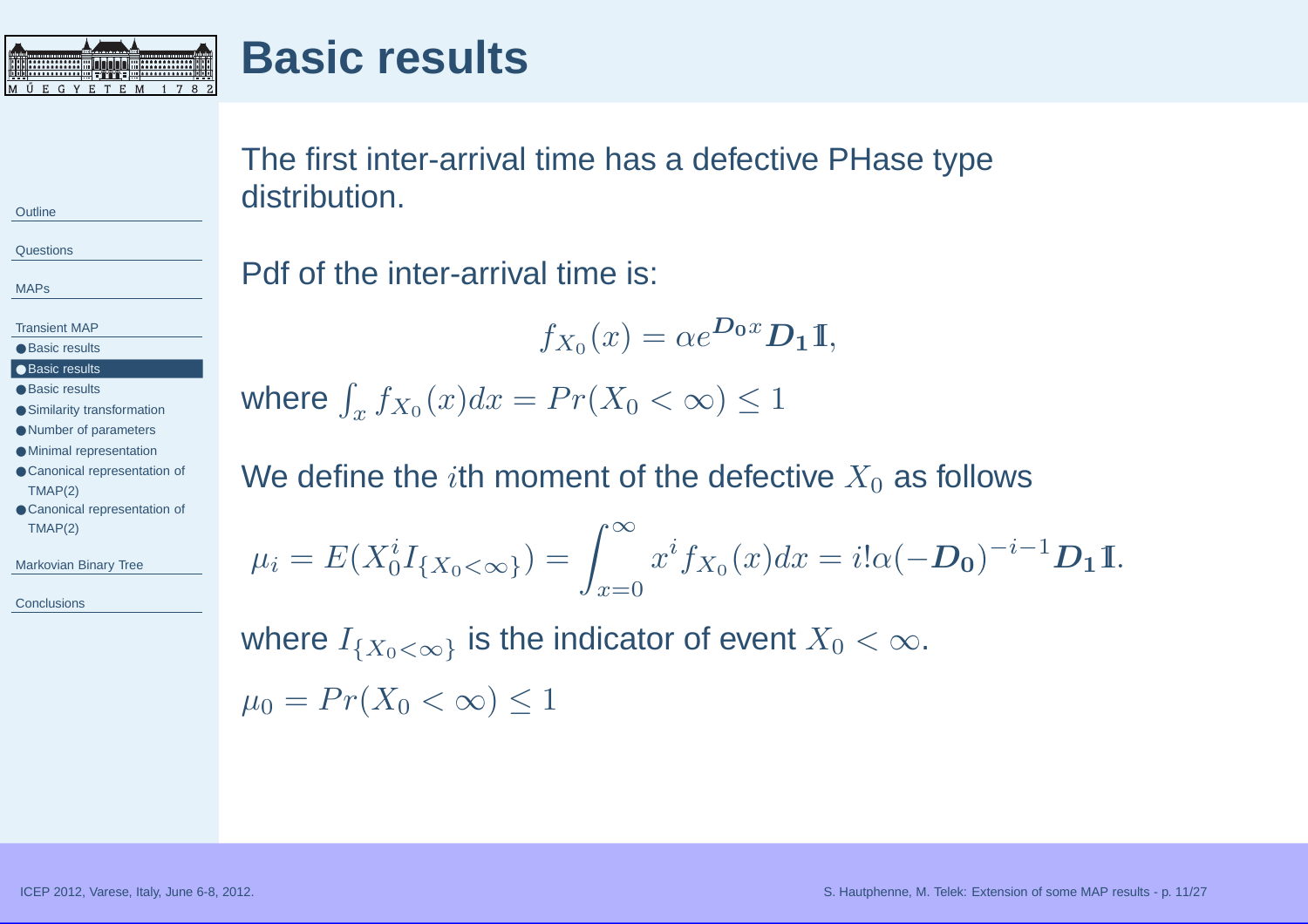<span id="page-11-0"></span>

#### Joint inter-arrival time also has <sup>a</sup> defective distribution:

**[Outline](#page-1-0)** 

**[Questions](#page-2-0)** 

[MAPs](#page-3-0)

[Transient](#page-9-0) MAP

● Basic [results](#page-9-0)

● Basic [results](#page-10-0)

#### ● Basic results

● Similarity [transformation](#page-12-0)

● Number of [parameters](#page-13-0)

● Minimal [representation](#page-14-0)

● Canonical [representation](#page-15-0) of TMAP(2)

● Canonical [representation](#page-16-0) of TMAP(2)

[Markovian](#page-17-0) Binary Tree

**[Conclusions](#page-26-0)** 

$$
f(x_0,x_1,\ldots,x_k)=\pi e^{\mathbf{D_0}x_0}\mathbf{D_1}e^{\mathbf{D_0}x_1}\mathbf{D_1}\ldots e^{\mathbf{D_0}x_k}\mathbf{D_1}\mathbb{I}.
$$

#### such that

$$
\int_{x_0} \ldots \int_{x_k} f(x_0, x_1, \ldots, x_k) dx_0 \ldots dx_k = Pr(X_0 < \infty, \ldots, X_k < \infty).
$$

## Joint moments:

$$
E(X_0^{i_0}X_1^{i_1}\dots X_k^{i_k}I_{\{X_0<\infty,\dots,X_k<\infty\}}) =
$$
  

$$
\int_{x_0}\dots\int_{x_k}f(x_0,x_1,\dots,x_k)\prod_{n=0}^k x_n^{i_n}dx_0\dots dx_k =
$$
  

$$
\alpha i_0!(-D_0)^{-i_0}Pi_1!(-D_0)^{-i_1}P\dots i_k!(-D_0)^{-i_k}PI.
$$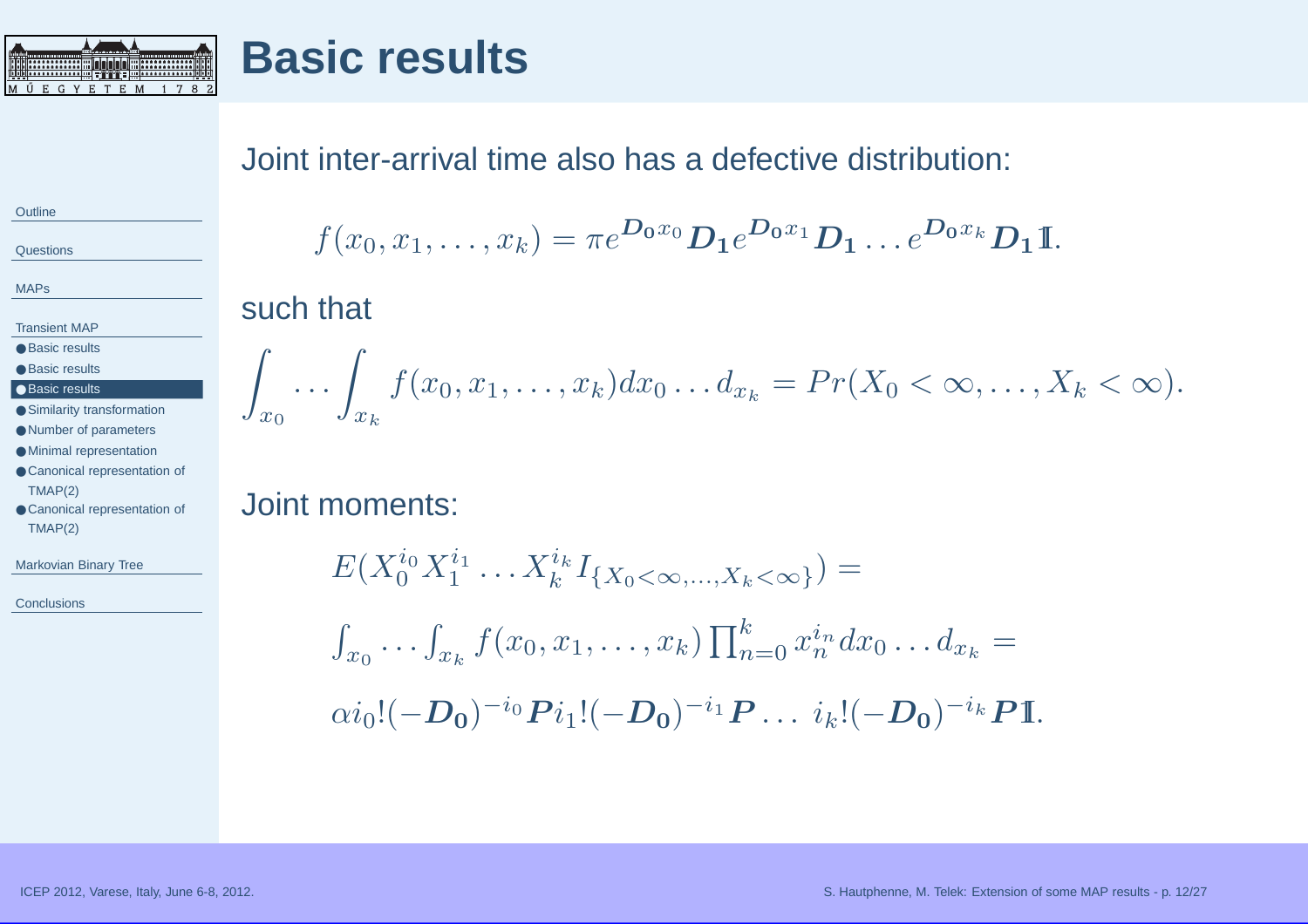<span id="page-12-0"></span>

# **Similarity transformation**

#### Similarity transformation with same size:

**[Outline](#page-1-0)** 

**[Questions](#page-2-0)** 

[MAPs](#page-3-0)

[Transient](#page-9-0) MAP

● Basic [results](#page-9-0)

● Basic [results](#page-10-0)

● Basic [results](#page-11-0)

● Similarity transformation

● Number of [parameters](#page-13-0)

● Minimal [representation](#page-14-0)

● Canonical [representation](#page-15-0) of TMAP(2)

● Canonical [representation](#page-16-0) of TMAP(2)

[Markovian](#page-17-0) Binary Tree

**[Conclusions](#page-26-0)** 

If  $G$  is a nonsingular matrix and  $G\mathbb{I} = \mathbb{I}$  then<br> $\Gamma^{MAP}(\mathcal{L} \cap \mathbf{D}) = \text{TMAP}(\mathcal{L} \cap \mathbf{C}^{-1} \mathbf{D})$  $\mathsf{TMAP}(\alpha,\boldsymbol{D_0},\boldsymbol{D_1}) \equiv$  $\equiv \textsf{TMAP}(\alpha \bm{G}, \bm{G}^{-1}\bm{D_0}\bm{G}, \bm{G}^{-1}\bm{D_1}\bm{G})$ 

Similarity transformation with different size:

If  $\boldsymbol{V}$  of size  $m \times n$   $(n < m)$  is such that  $\alpha \boldsymbol{V} = \gamma$ ,  $\boldsymbol{\mathbb{I}}_m = \boldsymbol{V} \boldsymbol{\mathbb{I}}_n$ ,  $\boldsymbol{D}_c \boldsymbol{V} = \boldsymbol{V} \boldsymbol{C}$  , then  $D_0V = VC_0,$   $D_1V = VC_1,$  then  $\mathsf{TMAP}(\alpha,\boldsymbol{D_0},\boldsymbol{D_1})_m \equiv \mathsf{TMAP}(\gamma,\boldsymbol{C_0},\boldsymbol{C_1})_n$ 

If  $\boldsymbol{W}$  of size  $n \times m$   $(n < m)$  is such that  $\alpha = \gamma \boldsymbol{W}$ ,  $\boldsymbol{\mathbb{I}}_n = \boldsymbol{W} \boldsymbol{\mathbb{I}}_m$ ,  $\boldsymbol{W}\boldsymbol{D}_0 = \boldsymbol{C}_0 \boldsymbol{W}$  ,  $\boldsymbol{W}\boldsymbol{D}_1 = \boldsymbol{C}_1 \boldsymbol{W}$  then  $WD_{0}=C_{0}W,\,WD_{1}=C_{1}W,$  then  $\mathsf{TMAP}(\alpha,\boldsymbol{D_0},\boldsymbol{D_1})_m \equiv \mathsf{TMAP}(\gamma,\boldsymbol{C_0},\boldsymbol{C_1})_n$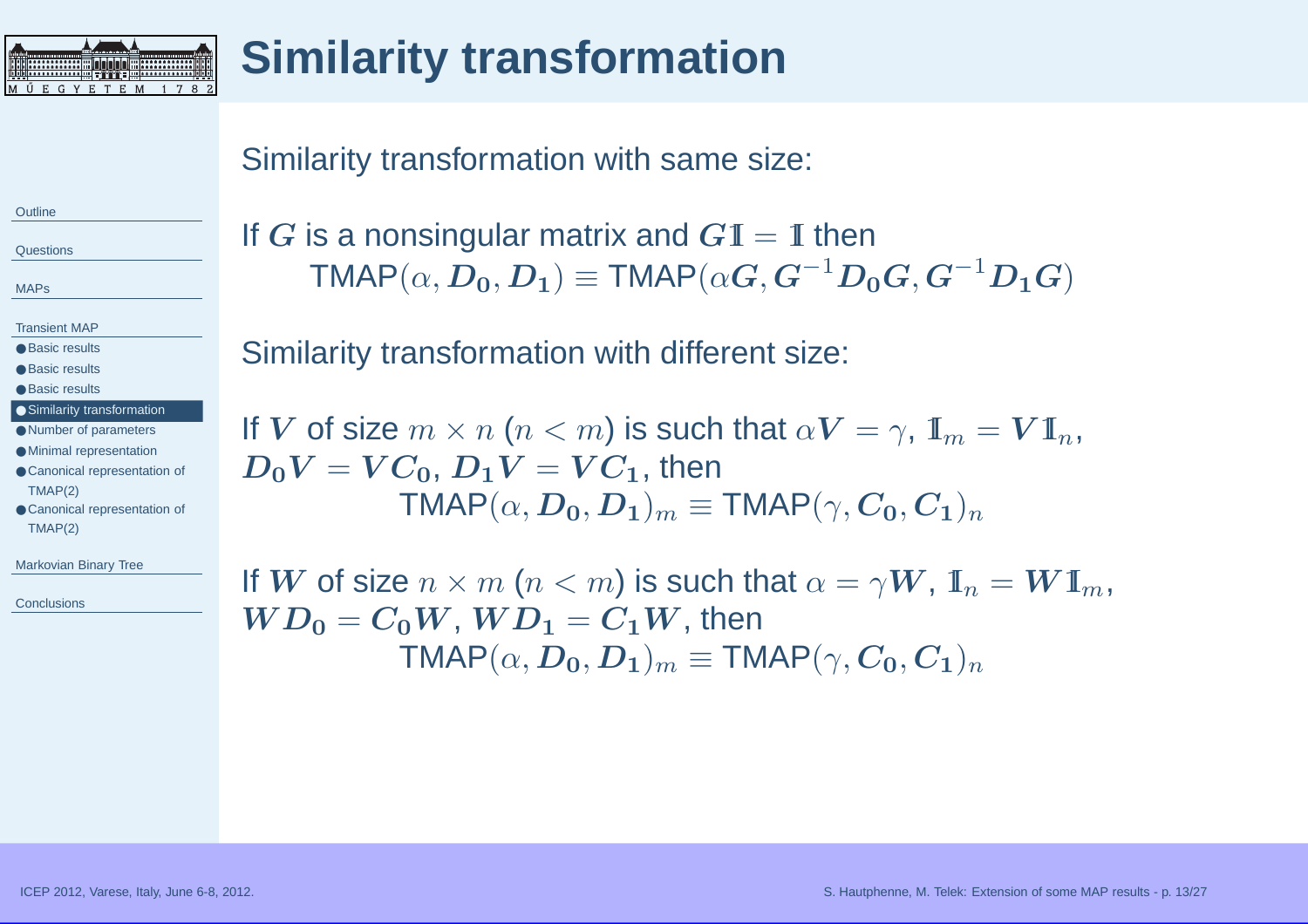<span id="page-13-0"></span>

# **Number of parameters**

**[Outline](#page-1-0)** 

**[Questions](#page-2-0)** 

[MAPs](#page-3-0)

[Transient](#page-9-0) MAP

● Basic [results](#page-9-0)

● Basic [results](#page-10-0)

● Basic [results](#page-11-0)

● Similarity [transformation](#page-12-0)

● Number of parameters ● Minimal [representation](#page-14-0)

● Canonical [representation](#page-15-0) of TMAP(2)

● Canonical [representation](#page-16-0) of TMAP(2)

[Markovian](#page-17-0) Binary Tree

**[Conclusions](#page-26-0)** 

Number of parameters:  $n^2 + 2n - 1$  (in case of full rank  $X_0$ distribution)

#### Basic moments set:

$$
\mu_i = E(X_0^i), \quad i = 0, 1, \dots, 2n - 1,
$$
  

$$
\eta_{ij} = E(X_0^i X_1^j), \quad i, j = 0, 1, \dots, n - 1 \text{ except } i = j = n - 1,
$$

#### A heuristic:

| $\alpha$                            |   | $\, n \,$        |
|-------------------------------------|---|------------------|
| $\alpha \mathbb{I} = 1$             |   |                  |
| $\boldsymbol{D_0},\boldsymbol{D_1}$ | ╈ | $2n^2$           |
| $\boldsymbol{G}$                    |   | $n^2$            |
| $G1 = 1$                            | ╄ | $\boldsymbol{n}$ |
|                                     |   | $n^2 + 2n - 1$   |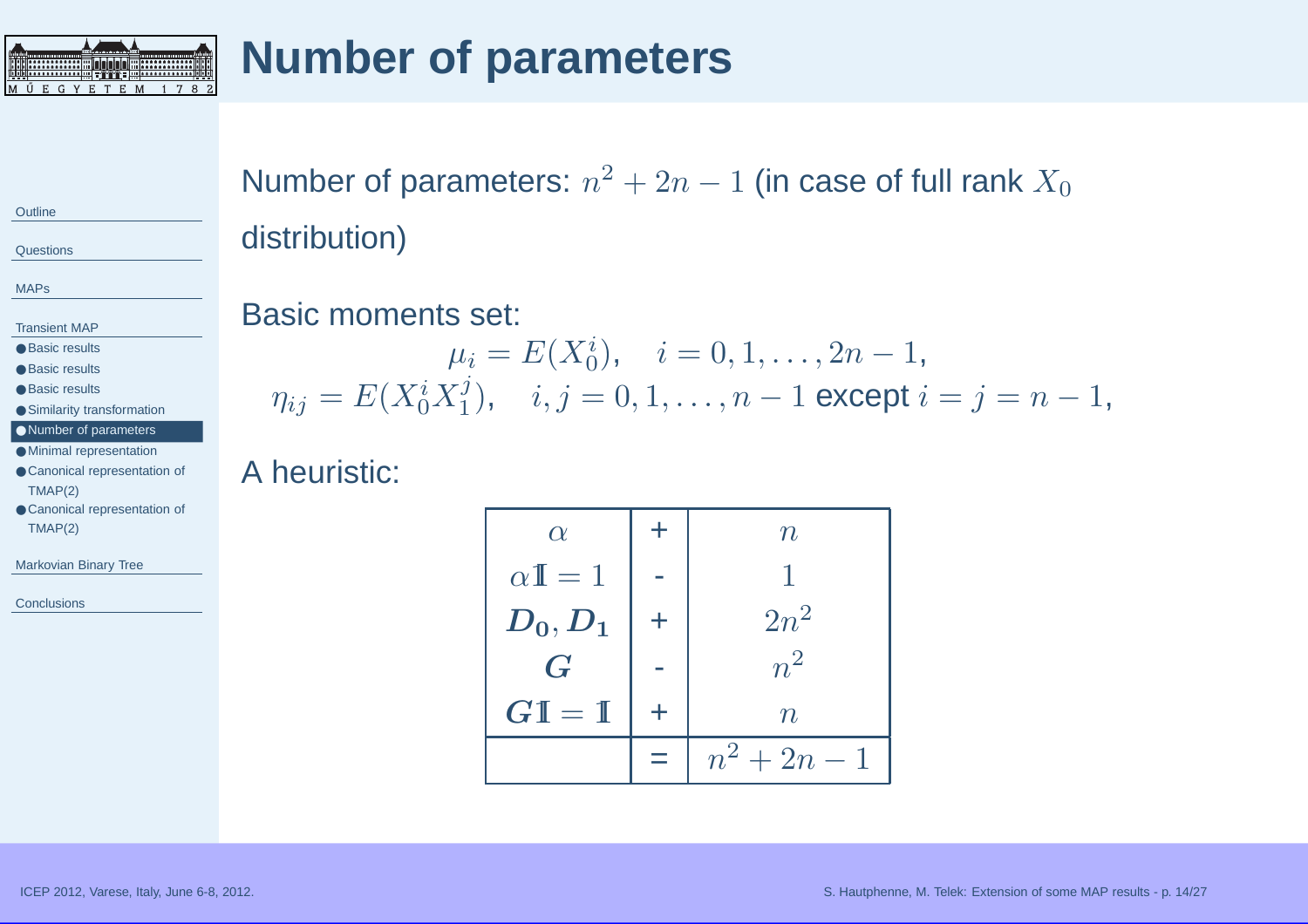<span id="page-14-0"></span>

# **Minimal representation**

## Redundancy due to the closing vector:

Find a matrix  $\boldsymbol{W}$  such that

| Outline |  |
|---------|--|
|         |  |
| ~       |  |

**[Questions](#page-2-0)** 

[MAPs](#page-3-0)

[Transient](#page-9-0) MAP

- Basic [results](#page-9-0)
- Basic [results](#page-10-0)
- Basic [results](#page-11-0)
- Similarity [transformation](#page-12-0)
- Number of [parameters](#page-13-0)
- Minimal representation
- Canonical [representation](#page-15-0) of TMAP(2)
- Canonical [representation](#page-16-0) of TMAP(2)

[Markovian](#page-17-0) Binary Tree

**[Conclusions](#page-26-0)** 

$$
W^{-1}D_0W = \left(\begin{array}{cc} \hat{D}_0 & \star \\ 0 & \star \\ \hat{D}_1 & \star \\ 0 & \star \end{array}\right),\ W^{-1}\mathbb{I}_m = \left(\begin{array}{c} \mathbb{I}_n \\ 0 \end{array}\right),
$$

Redundancy due to the initial vector:

Find a matrix  $\boldsymbol{W}$  such that

$$
W^{-1}D_0W = \left(\begin{array}{cc} \hat{D}_0 & 0 \\ \star & \star \\ \hat{D}_1 & 0 \\ \star & \star \end{array}\right), \alpha W = \left(\begin{array}{c} \hat{\alpha}, 0 \\ 0 \\ \star & \star \end{array}\right),
$$

An implementation is available in the BuTools package.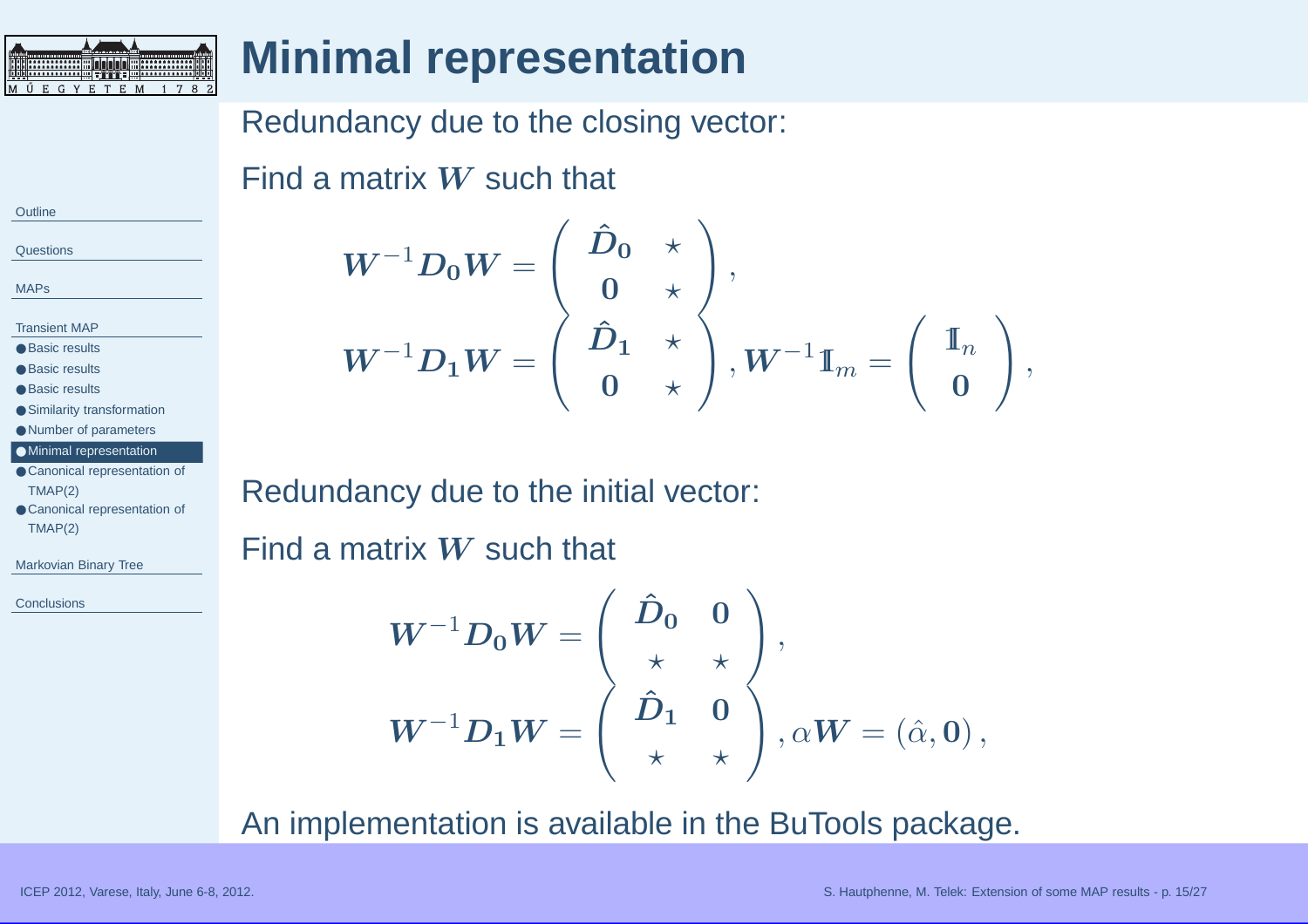<span id="page-15-0"></span>

# **Canonical representation of TMAP(2)**

## Far more complex than the MAP(2) case

(4 parameters  $\rightarrow$  7 parameters)

A heuristic:

**[Questions](#page-2-0)** 

**[Outline](#page-1-0)** 

[MAPs](#page-3-0)

[Transient](#page-9-0) MAP

- Basic [results](#page-9-0)
- Basic [results](#page-10-0)
- Basic [results](#page-11-0)
- Similarity [transformation](#page-12-0)
- Number of [parameters](#page-13-0)
- Minimal [representation](#page-14-0)
- Canonical representation of TMAP(2)
- Canonical [representation](#page-16-0) of TMAP(2)

[Markovian](#page-17-0) Binary Tree

**[Conclusions](#page-26-0)** 

A Markovian representation becomes non-Markovian, whenone of its element becomes negative⇓

At the border the representation contains  $0$  elements.

The representation is composed by  $2+4+4$  elements and there is 1 constraint ( $\alpha\mathbb{I}=1$ )

 $⇒$  9 free elements, 7 parameters<br> $⇒$  set 2 elements of the represer

 $\Rightarrow$  set 2 elements of the representation to  $0$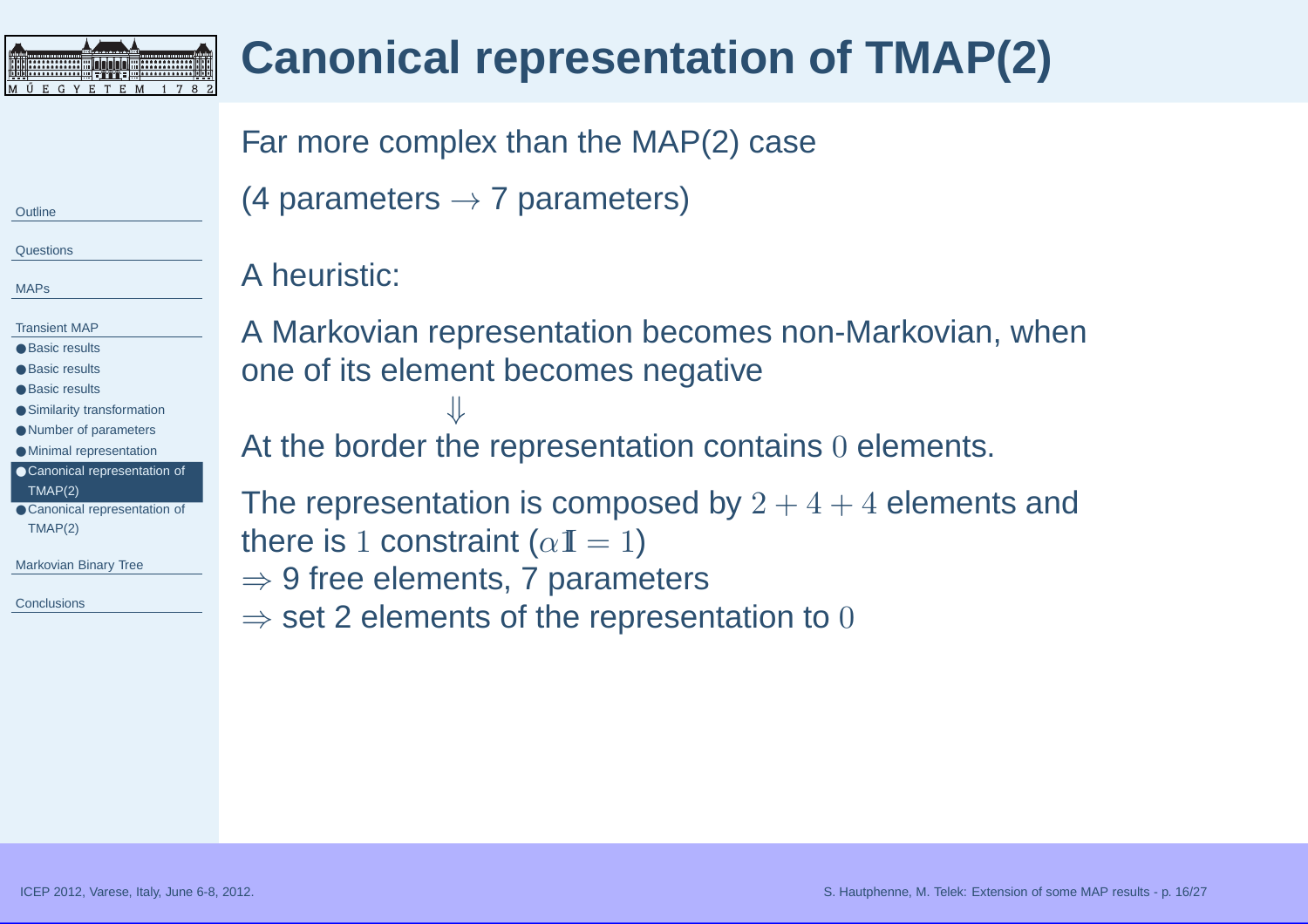<span id="page-16-0"></span>

# **Canonical representation of TMAP(2)**

### Procedure

- Ganars Generate random TMAP(2)
- $\mathcal{L}_{\mathcal{A}}$ transform it to all possible representations with <sup>2</sup> zeros.
- $\mathcal{L}_{\mathcal{A}}$  choose the smallest set of representations which covers all random TMAP(2)

#### Result:

apart of state ordering we found <sup>2</sup> possible sets of <sup>4</sup> forms:

$$
(D_0)_{12} = 0, (D_1)_{21} = 0 \t (D_0)_{12} = 0, (D_1)_{21} = 0
$$
  
\n
$$
(\alpha_1 = 0, (D_1)_{12} = 0 \t \alpha_1 = 0, (D_1)_{12} = 0
$$
  
\n
$$
\alpha_1 = 0, (D_1)_{11} = 0 \t \alpha_1 = 0, (D_1)_{12} = 0
$$
  
\n
$$
\alpha_1 = 0, (D_1)_{11} = 0 \t \alpha_1 = 0, (D_1)_{22} = 0
$$

#### **[Outline](#page-1-0)**

**[Questions](#page-2-0)** 

[MAPs](#page-3-0)

#### [Transient](#page-9-0) MAP

● Basic [results](#page-9-0)

● Basic [results](#page-10-0)

● Basic [results](#page-11-0)

● Similarity [transformation](#page-12-0)

● Number of [parameters](#page-13-0)

● Minimal [representation](#page-14-0)

● Canonical [representation](#page-15-0) of TMAP(2)

● Canonical representation of TMAP(2)

[Markovian](#page-17-0) Binary Tree

**[Conclusions](#page-26-0)**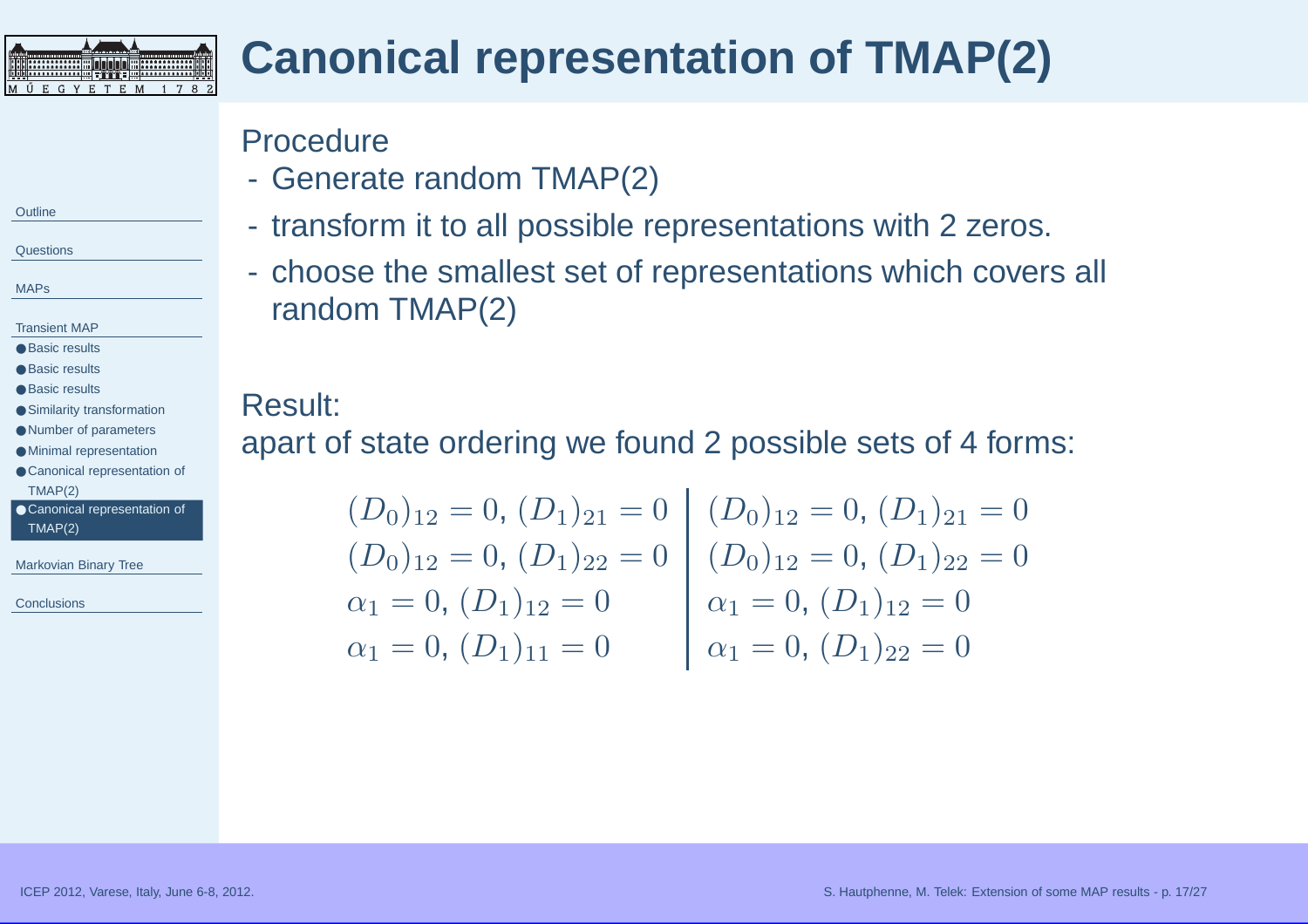

An initial vector  $\alpha$  and a pair of matrices  $\bm{D_0}$   $(n\times n)$ ,  $\bm{B}$   $(n\times n^2)$ define <sup>a</sup> MBT. Where

**[Outline](#page-1-0)** 

<span id="page-17-0"></span>MÜE

**[Questions](#page-2-0)** 

[MAPs](#page-3-0)

[Transient](#page-9-0) MAP

Markovian Binary Tree

**GYETEM** 

- Basic results
- Basic [results](#page-18-0)
- Basic [results](#page-19-0)
- Similarity [transformation](#page-20-0)
- Number of [parameters](#page-21-0)
- Minimal [representation](#page-22-0)
- Minimal [representation](#page-23-0)
- Canonical [representation](#page-24-0) of MBT(2)
- Canonical [representation](#page-25-0) of MBT(2)

**[Conclusions](#page-26-0)** 

 $\blacksquare \alpha \mathbb{I} = 1$ , ■  $\boldsymbol{D_0}_{ii} < 0,$   $\boldsymbol{D_0}_{ij} \geq 0$  for  $i \neq j$ ,

 $\blacksquare$   $\boldsymbol{B}_{ij} \geq 0,$ 

 $\blacksquare \; \alpha_i \geq 0,$ 

■  $D_0I + B(I \otimes I) \leq 0$ ,

## Properties of MBTs:

Birth intensity:  $\lambda(t) = \alpha e^{\textbf{\textit{D}}t} \textbf{\textit{D}}_1 \mathbbm{1},$ where  $\textbf{\textit{D}}$ where  $D_1 = B(I \otimes \mathbb{I})$  and  $D = D_0 + D_1$ .

Mean number of children:  $\Lambda = \int_t \lambda(t)dt = \alpha(-D)^{-1}D_1\mathbbm{1}$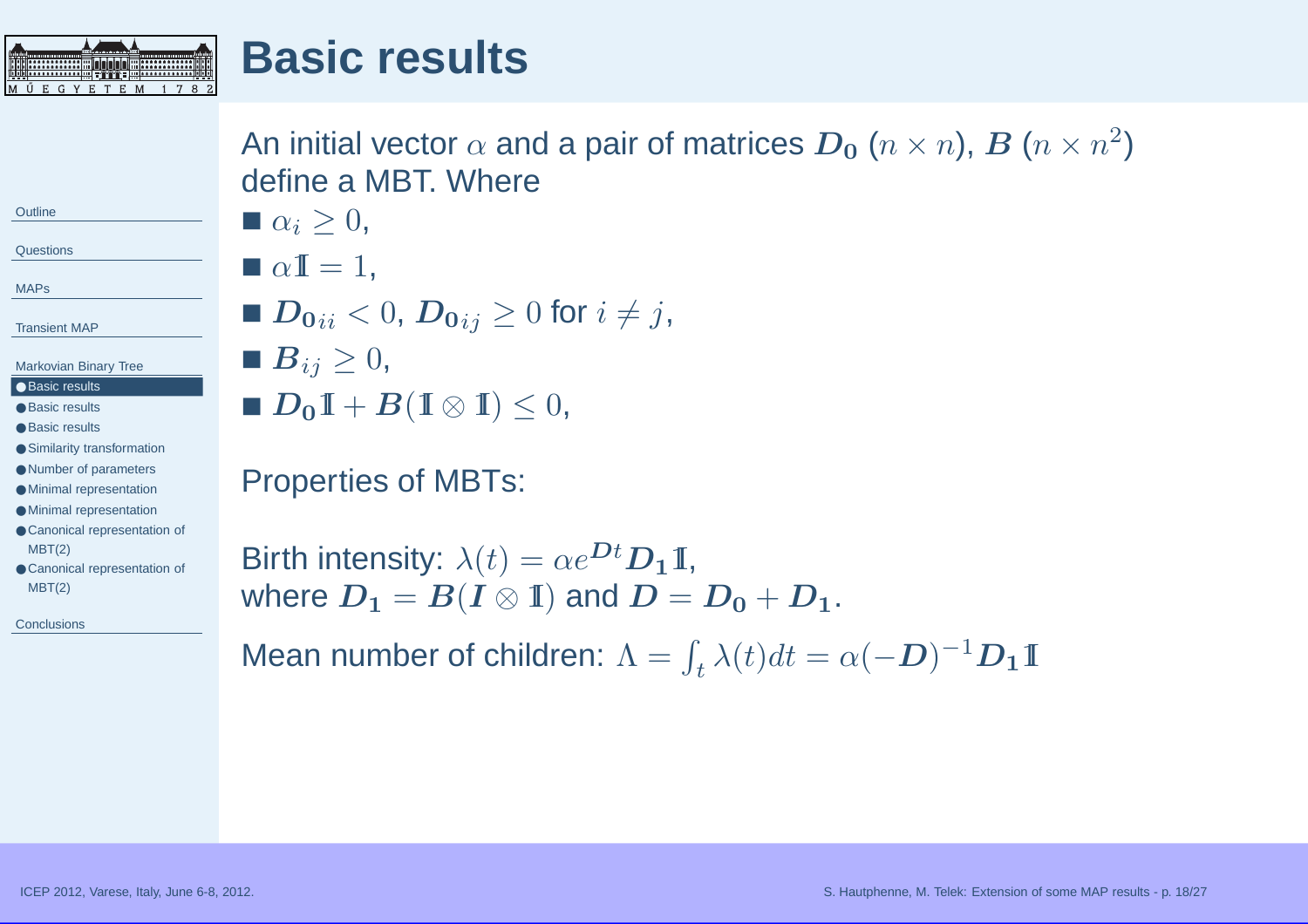<span id="page-18-0"></span>

## **Basic results**

The first inter-arrival time has <sup>a</sup> defective PHase typedistribution.

**[Questions](#page-2-0)** 

[MAPs](#page-3-0)

**[Outline](#page-1-0)** 

[Transient](#page-9-0) MAP

[Markovian](#page-17-0) Binary Tree

● Basic [results](#page-17-0) ● Basic results

● Basic [results](#page-19-0)

● Similarity [transformation](#page-20-0)

● Number of [parameters](#page-21-0)

● Minimal [representation](#page-22-0) ● Minimal [representation](#page-23-0)

● Canonical [representation](#page-24-0) of MBT(2)

● Canonical [representation](#page-25-0) of MBT(2)

**[Conclusions](#page-26-0)** 

## Pdf of the inter-arrival time is:

$$
f_{X_0}(x) = \alpha e^{\mathbf{D_0}x} \mathbf{B}(\mathbb{I} \otimes \mathbb{I}),
$$

where  $\int_x f_{X_0} (x) dx \leq 1$ 

We define the  $i$ th moment of the defective  $X_{\mathrm{0}}$  as follows

 $\mu_i =$  $E(X_0^iI_{\{X_0<\infty\}})=\int_{x=0}^{\infty}x^if_{X_0}(x)dx=i!\alpha(-\mathbf{D_0})^{-i-1}\mathbf{B}(\mathbb{I}\otimes\mathbb{I}).$ 

where  $I_{\{X_0<\infty\}}$  is the indicator of event  $X_0<\infty.$  $\mu_0 = Pr(X_0 < \infty) \leq 1$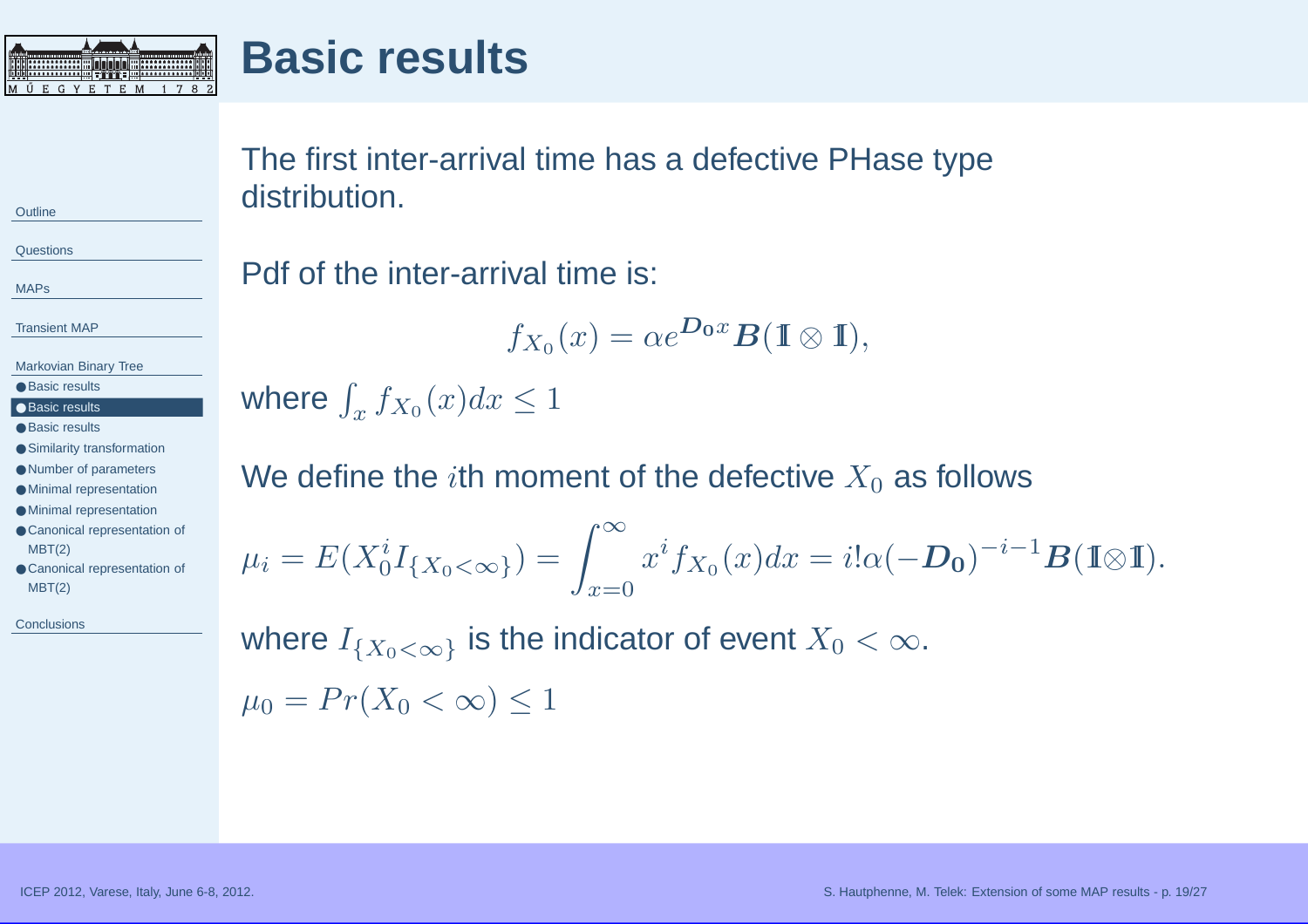<span id="page-19-0"></span>

## **Basic results**

## The joint density function of the inter-arrival times  $X_{0}, X_{1}, Y_{0}$  is:

**[Questions](#page-2-0)** 

[MAPs](#page-3-0)

**[Outline](#page-1-0)** 

[Transient](#page-9-0) MAP

- [Markovian](#page-17-0) Binary Tree
- Basic [results](#page-17-0)
- Basic [results](#page-18-0)

#### ● Basic results

- Similarity [transformation](#page-20-0)
- Number of [parameters](#page-21-0)
- Minimal [representation](#page-22-0)
- Minimal [representation](#page-23-0)
- Canonical [representation](#page-24-0) of MBT(2)
- Canonical [representation](#page-25-0) of MBT(2)

**[Conclusions](#page-26-0)** 

# $f(x_0, x_1, y_0) = \alpha e^{\mathbf{D_0} x_0} \mathbf{B}\left(e^{\mathbf{D_0} x_1} \mathbf{B} \mathbb{I}\!\!\!I \otimes e^{\mathbf{D_0} y_0} \mathbf{B} \mathbb{I}\!\!\!I \right).$

where  $\mathbf{I\!I} = (\mathbf{I} \otimes \mathbf{I})$ 

## Similarly,

 $\int_{x_0} \int_{x_1} \int_{y_0} f(x_0, x_1, y_0) dx_0 d_{x_1} d_{y_0} = Pr(X_0 < \infty, X_1 < \infty, Y_0 < \infty).$ 

## The defective joint moments of  $X_0, X_1, Y_0$  are

$$
\gamma_{i,j,k} = E(X_0^i X_1^j Y_0^k I_{\{X_0 < \infty, X_1 < \infty, Y_0 < \infty\}}) =
$$
  

$$
\int_{x_0} \int_{x_1} \int_{y_0} x_0^i x_1^j y_0^k f(x_0, x_1, y_0) dx_0 d_{x_1} d_{y_0} =
$$
  

$$
i!j!k! \alpha (-\mathbf{D_0})^{-i-1} \mathbf{B} ((-\mathbf{D_0})^{-j-1} \mathbf{B} \mathbb{I} \otimes (-\mathbf{D_0})^{-k-1} \mathbf{B} \mathbb{I}).
$$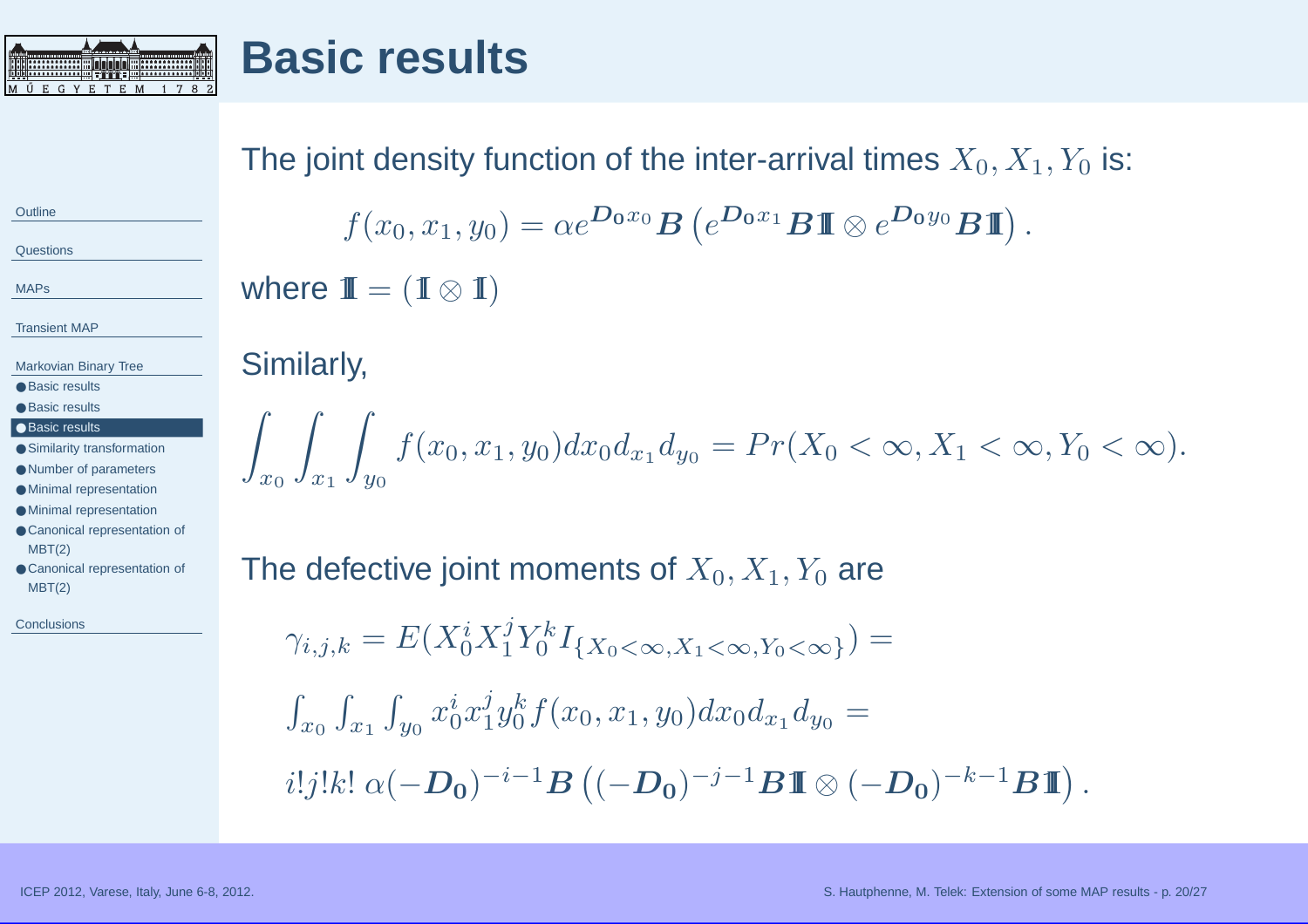<span id="page-20-0"></span>

# **Similarity transformation**

#### Similarity transformation with same size:

**[Outline](#page-1-0)** 

**[Questions](#page-2-0)** 

[MAPs](#page-3-0)

[Transient](#page-9-0) MAP

[Markovian](#page-17-0) Binary Tree

● Basic [results](#page-17-0)

● Basic [results](#page-18-0)

● Basic [results](#page-19-0)

● Similarity transformation

● Number of [parameters](#page-21-0) ● Minimal [representation](#page-22-0)

● Minimal [representation](#page-23-0)

● Canonical [representation](#page-24-0) of MBT(2)

● Canonical [representation](#page-25-0) of MBT(2)

**[Conclusions](#page-26-0)** 

If  $G$  is a nonsingular matrix and  $G\mathbb{I} = \mathbb{I}$  then<br> $H\mathbf{P}^T(e, D, D) = M\mathbf{P}^T(e, G, G^{-1}D, G, G)$  ${\sf MBT}(\alpha,{\bm D}_{\bm 0},{\bm B})\equiv$  $\equiv \mathsf{MBT}(\alpha\bm{G}, \bm{G}^{-1}\bm{D_0}\bm{G}, \bm{G}^{-1}\bm{B}(\bm{G}\otimes \bm{G}))$ 

Similarity transformation with different size:

If  $\boldsymbol{V}$  of size  $m \times n$   $(n < m)$  is such that  $\alpha \boldsymbol{V} = \gamma$ ,  $\boldsymbol{\mathbb{I}}_m = \boldsymbol{V} \boldsymbol{\mathbb{I}}_n$ ,  $\boldsymbol{D}_c \boldsymbol{V} = \boldsymbol{V} \boldsymbol{C}_c$  ,  $\boldsymbol{R} (\boldsymbol{V} \otimes \boldsymbol{V}) = \boldsymbol{V} \boldsymbol{B}_c$  , then  $D_0V = VC_0, B(V\otimes V) = VB_C,$  then  $\mathsf{MBT}(\alpha,\bm{D_0},\bm{B})_m \equiv \mathsf{MBT}(\gamma,\bm{C_0},\bm{B_C})_n$ 

If  $\boldsymbol{W}$  of size  $n\times m$   $(n< m)$  is such that  $\alpha = \gamma \boldsymbol{W}$ ,  $\boldsymbol{\mathbb{I}}_n = \boldsymbol{W} \boldsymbol{\mathbb{I}}_m$ ,  $\boldsymbol{W}\boldsymbol{D}_\mathbf{o} = \boldsymbol{C}_\mathbf{o} \boldsymbol{W}$  ,  $\boldsymbol{W}\boldsymbol{B} = \boldsymbol{B}_{\boldsymbol{C}}(\boldsymbol{W} \otimes \boldsymbol{W})$  , then  $\boldsymbol{W}\boldsymbol{D_0} = \boldsymbol{C_0}\boldsymbol{W},\,\boldsymbol{W}\boldsymbol{B} = \boldsymbol{B_C}(\boldsymbol{W}\otimes\boldsymbol{W}),\,\text{then}\ \boldsymbol{\omega}=\boldsymbol{M}\boldsymbol{B}\boldsymbol{\Gamma}(\gamma,\boldsymbol{C_0})\boldsymbol{W}$  $\mathsf{MBT}(\alpha,\bm{D_0},\bm{B})_m \equiv \mathsf{MBT}(\gamma,\bm{C_0},\bm{B_C})_n$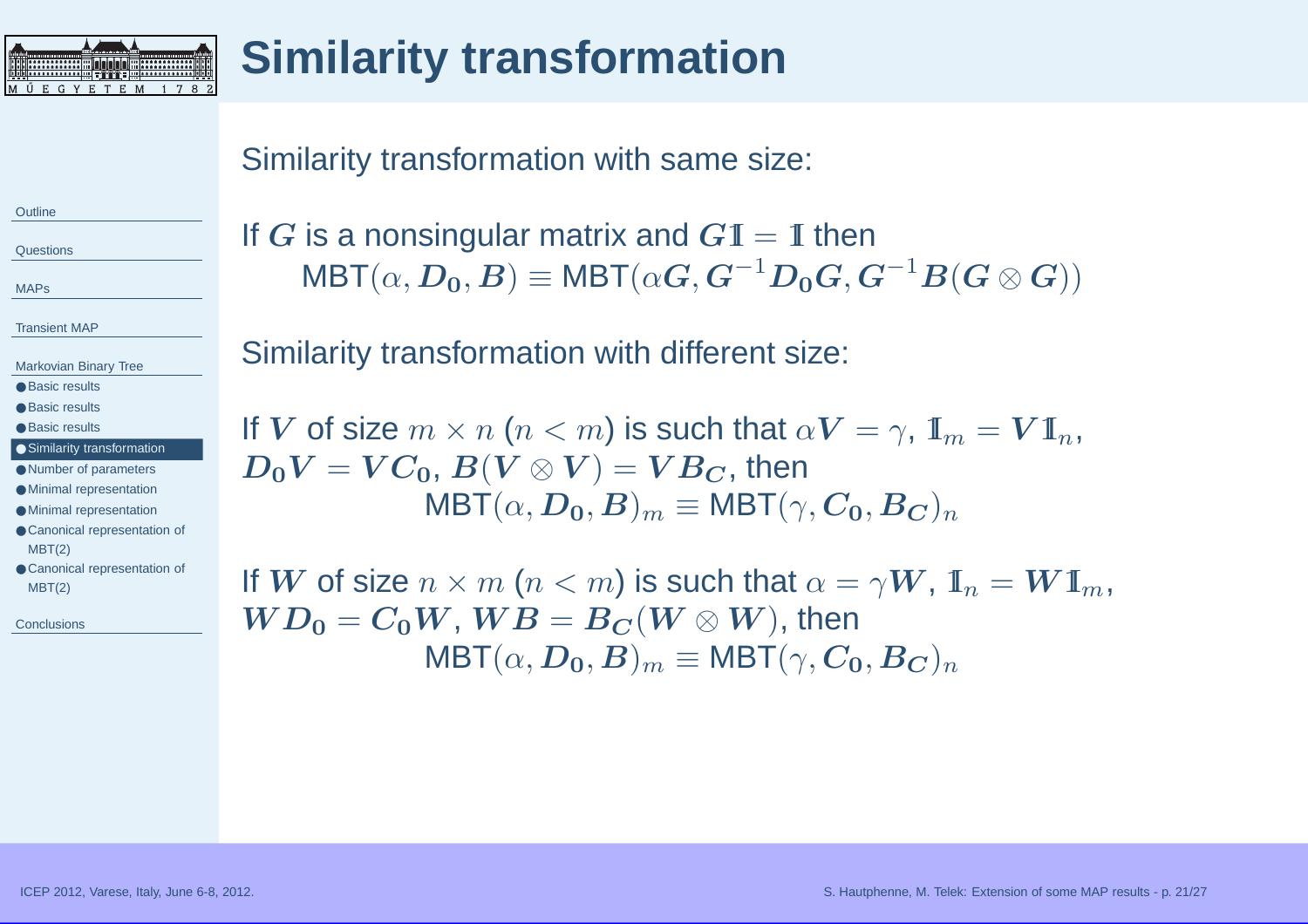<span id="page-21-0"></span>

# **Number of parameters**

**[Outline](#page-1-0)** 

**[Questions](#page-2-0)** 

[MAPs](#page-3-0)

[Transient](#page-9-0) MAP

[Markovian](#page-17-0) Binary Tree

● Basic [results](#page-17-0)

● Basic [results](#page-18-0)

● Basic [results](#page-19-0)

● Similarity [transformation](#page-20-0)

● Number of parameters

● Minimal [representation](#page-22-0)

● Minimal [representation](#page-23-0)

● Canonical [representation](#page-24-0) of MBT(2)

● Canonical [representation](#page-25-0) of MBT(2)

**[Conclusions](#page-26-0)** 

Number of parameters:  $n^3 + 2n - 1$  (in case of full rank  $X_0$ distribution)

#### Basic moments set:

 $\mu_i = E(X_0^i), \quad i=0,1,\ldots,2n-1,$  $\gamma_{ijk} = E(X_0^i X_1^j Y_0^k), \quad i, j, k = 0, 1, \ldots, n-1$  except  $i = j = k = n-1$ ,

#### A heuristic:

| $\alpha$                | $\pm$      | $\, n \,$      |
|-------------------------|------------|----------------|
| $\alpha \mathbb{I} = 1$ |            |                |
| $D_0$                   | $\pm$      | $n^2$          |
| $\boldsymbol{B}$        | $\ddagger$ | $n^3$          |
| $\boldsymbol{G}$        |            | $n^2$          |
| $GI = I$                | $\pm$      | $\, n \,$      |
|                         |            | $n^3 + 2n - 1$ |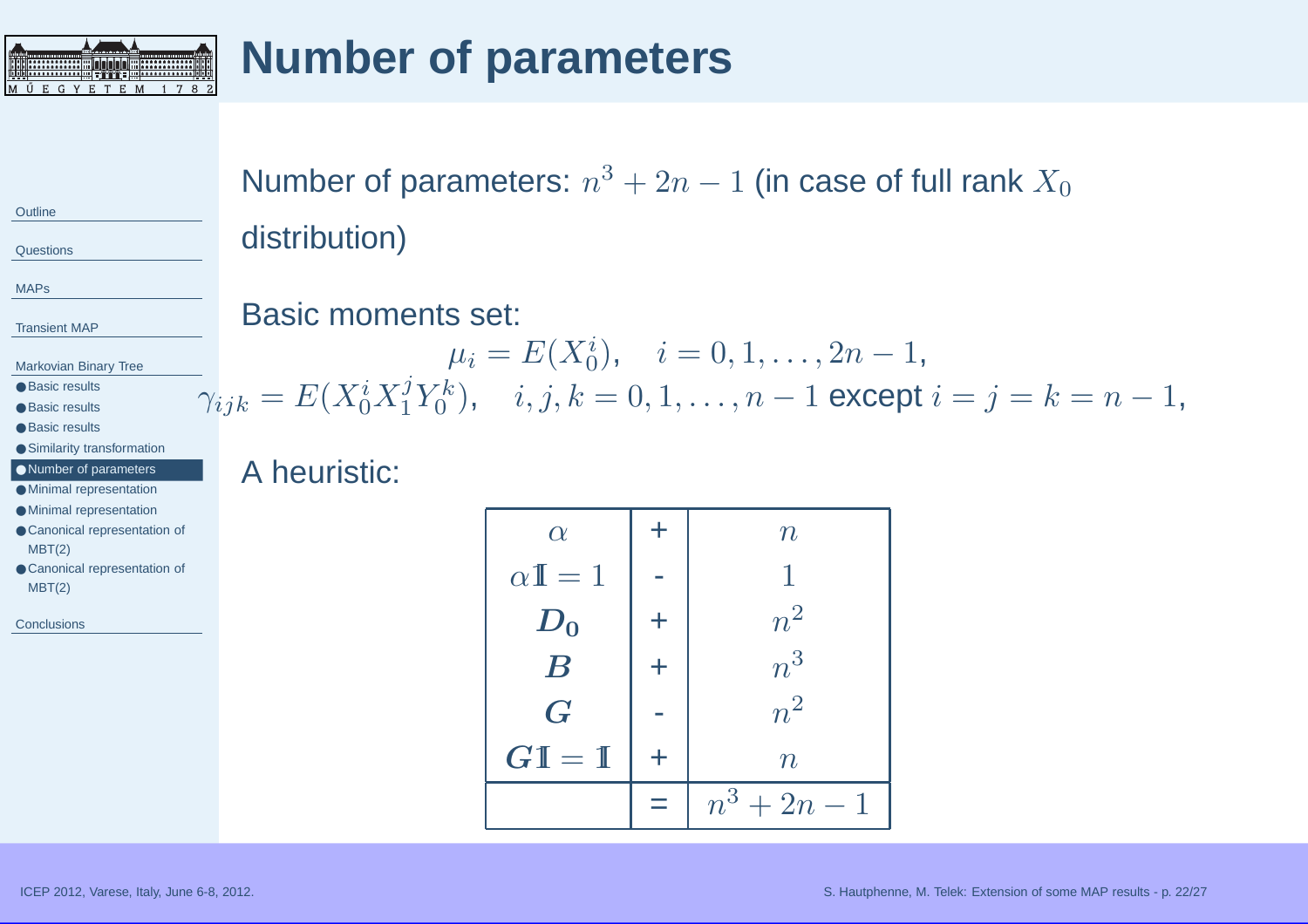<span id="page-22-0"></span>

## **Minimal representation**

## Redundancy due to the closing vector:

Find a matrix  $\boldsymbol{W}$  such that

**[Outline](#page-1-0) [Questions](#page-2-0)** 

[MAPs](#page-3-0)

[Transient](#page-9-0) MAP

[Markovian](#page-17-0) Binary Tree

- Basic [results](#page-17-0)
- Basic [results](#page-18-0)
- Basic [results](#page-19-0)
- Similarity [transformation](#page-20-0)
- Number of [parameters](#page-21-0)

#### ● Minimal representation

● Minimal [representation](#page-23-0)

- Canonical [representation](#page-24-0) of MBT(2)
- Canonical [representation](#page-25-0) of MBT(2)

**[Conclusions](#page-26-0)** 

$$
W^{-1}B(W \otimes W) = \left( \underbrace{\begin{bmatrix} \bullet & \star \\ 0 & \star \end{bmatrix} \cdots \begin{bmatrix} \bullet & \star \\ 0 & \star \end{bmatrix} \star \begin{bmatrix} \star & \star \\ \star & \star \end{bmatrix} \cdots \begin{bmatrix} \star & \star \\ \star & \star \end{bmatrix}}_{m-n} \right),
$$

$$
W^{-1}D_0W = \left( \begin{array}{cc} \hat{D}_0 & \star \\ 0 & \star \end{array} \right) \text{ and } W^{-1}\mathbb{I}_m = \left( \begin{array}{c} \mathbb{I}_n \\ 0 \end{array} \right),
$$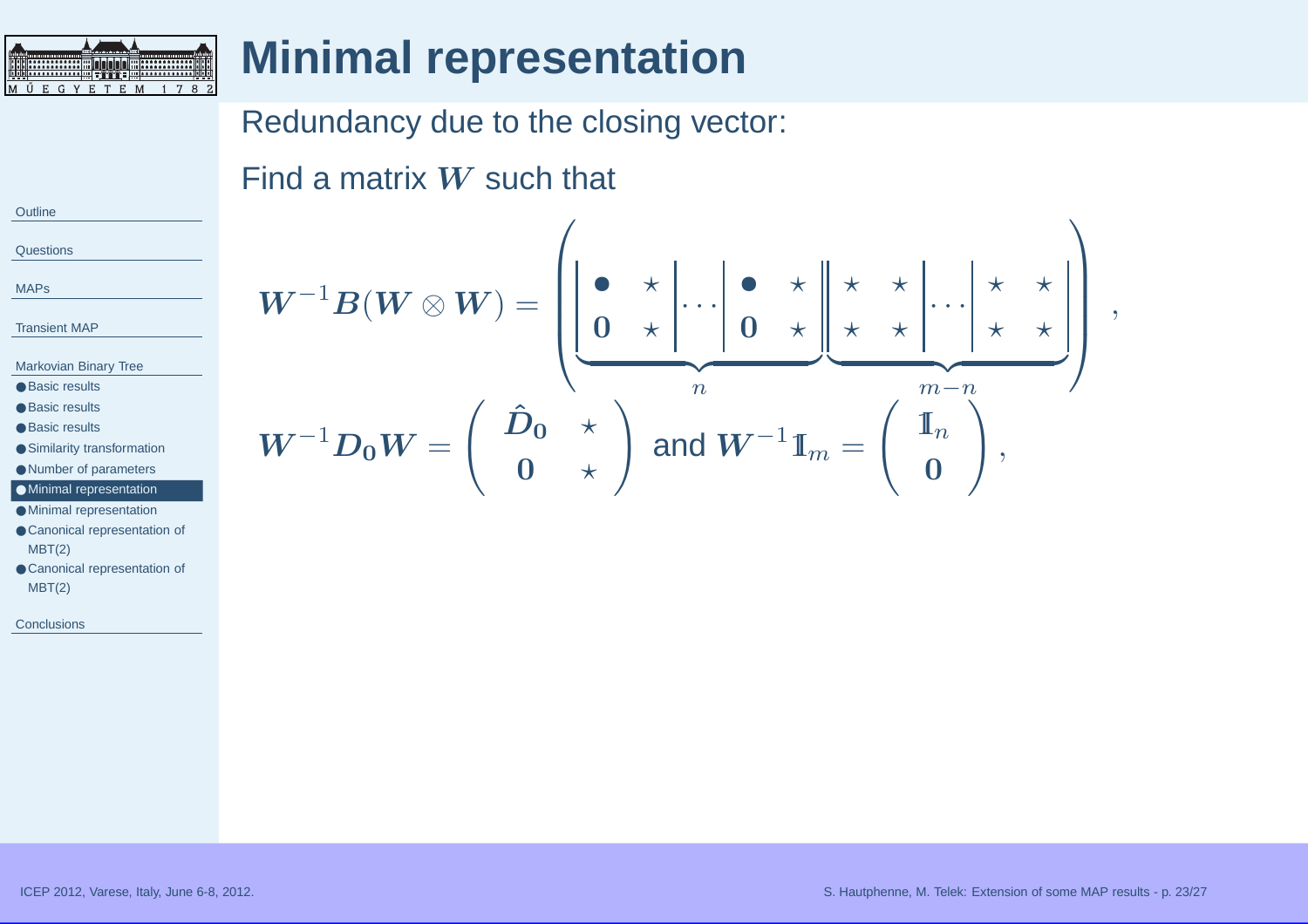<span id="page-23-0"></span>

## **Minimal representation**

Redundancy due to the initial vector:

**[Outline](#page-1-0)** 

**[Questions](#page-2-0)** 

[MAPs](#page-3-0)

[Transient](#page-9-0) MAP

[Markovian](#page-17-0) Binary Tree

● Basic [results](#page-17-0)

● Basic [results](#page-18-0)

- Basic [results](#page-19-0)
- Similarity [transformation](#page-20-0)
- Number of [parameters](#page-21-0)
- Minimal [representation](#page-22-0)

● Minimal representation

- Canonical [representation](#page-24-0) of MBT(2)
- Canonical [representation](#page-25-0) of MBT(2)

**[Conclusions](#page-26-0)** 

Find <sup>a</sup> matrix <sup>W</sup> such that <sup>W</sup>−<sup>1</sup>B(<sup>W</sup> <sup>⊗</sup> <sup>W</sup>) <sup>=</sup> • <sup>0</sup> <sup>⋆</sup> <sup>⋆</sup> · · · • <sup>0</sup> <sup>⋆</sup> <sup>⋆</sup> <sup>|</sup> {z } n <sup>0</sup> <sup>0</sup> <sup>⋆</sup> <sup>⋆</sup> · · · <sup>0</sup> <sup>0</sup> <sup>⋆</sup> <sup>⋆</sup> <sup>|</sup> {z } <sup>m</sup>−<sup>n</sup> , <sup>W</sup>−<sup>1</sup>D0<sup>W</sup><sup>=</sup> <sup>D</sup><sup>ˆ</sup><sup>0</sup> <sup>0</sup> <sup>⋆</sup> <sup>⋆</sup> ! and αW <sup>=</sup> <sup>α</sup><sup>ˆ</sup> <sup>0</sup> ,

An implementation is available in the BuTools package.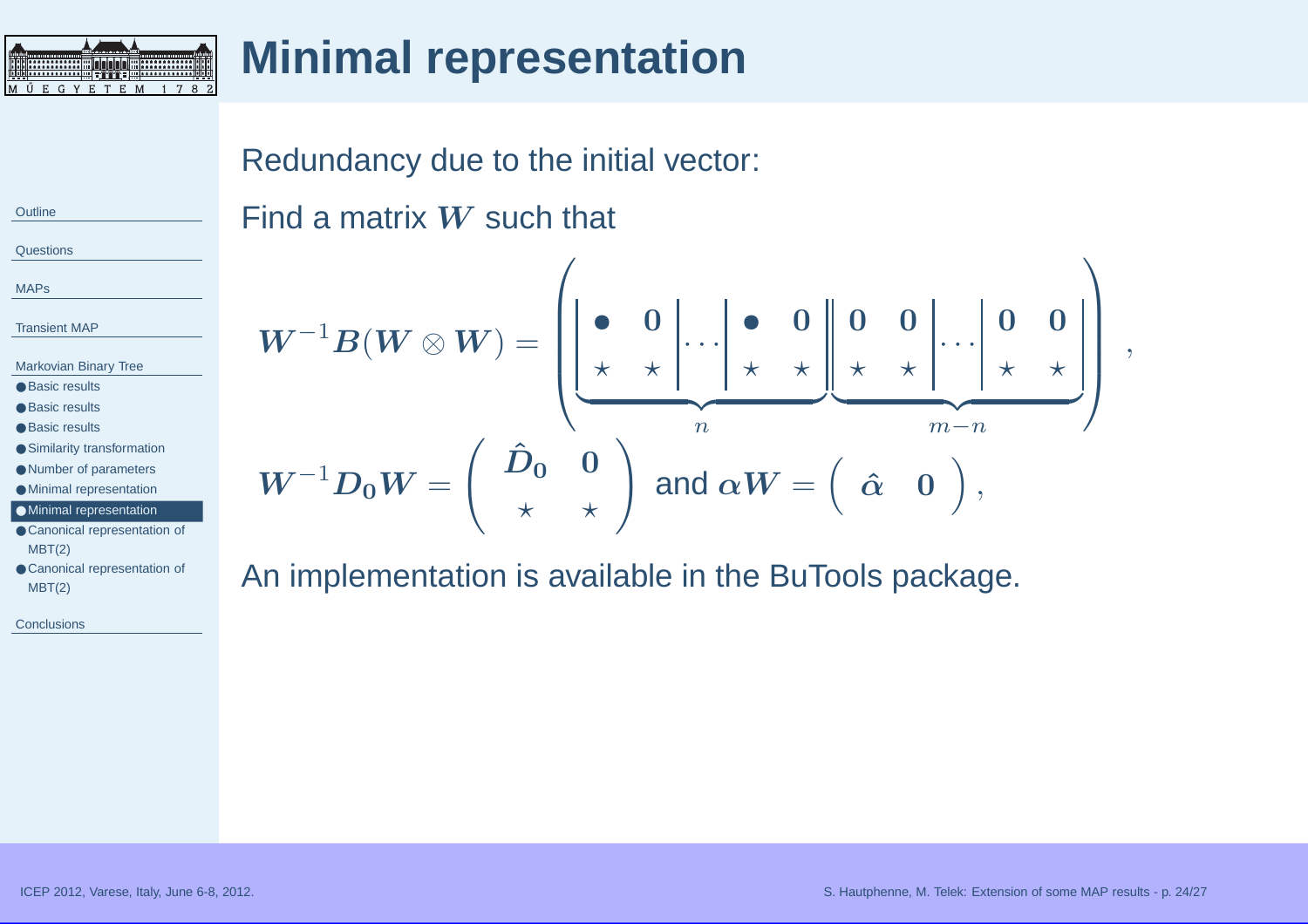#### <span id="page-24-0"></span>**Canonical representation of MBT(2)HIHHHHH 00000 HIHHHHHH 100 M Ü E G Y E T E M 1 7 8 2**

|                                                                                                                                                    | The representation is composed by $2+4+8$ elements and<br>there is 1 constraint ( $\alpha I = 1$ ) |
|----------------------------------------------------------------------------------------------------------------------------------------------------|----------------------------------------------------------------------------------------------------|
| Outline                                                                                                                                            | $\Rightarrow$ 11 free elements, 9 parameters                                                       |
| Questions                                                                                                                                          | $\Rightarrow$ set 2 elements of the representation to 0                                            |
| <b>MAPs</b>                                                                                                                                        |                                                                                                    |
| <b>Transient MAP</b><br>Markovian Binary Tree<br><b>Basic results</b>                                                                              | Same procedure as for TMAPs:<br>- Generate random TMAP(2)                                          |
| <b>Basic results</b><br><b>Basic results</b>                                                                                                       | - transform it to all possible representations with 2 zeros.                                       |
| Similarity transformation<br>Number of parameters<br><b>Minimal representation</b><br><b>Minimal representation</b><br>Canonical representation of | - choose the smallest set of representations which covers all<br>random TMAP(2)                    |
|                                                                                                                                                    |                                                                                                    |

**[Outline](#page-1-0)** 

[MAPs](#page-3-0)

**[Questions](#page-2-0)** 

[Transient](#page-9-0) MAP

MBT(2)

MBT(2)

**[Conclusions](#page-26-0)** 

● Canonical [representation](#page-25-0) of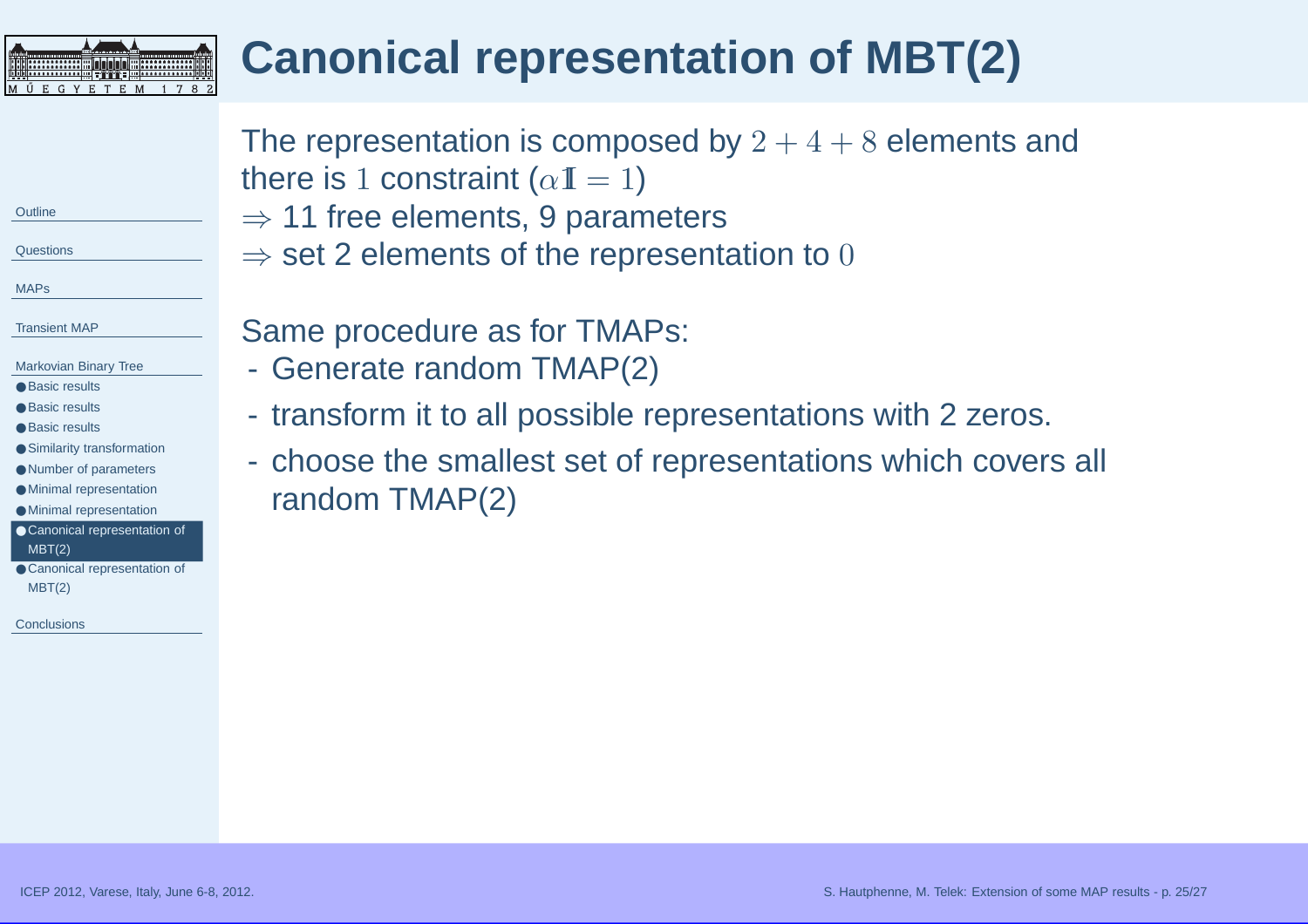<span id="page-25-0"></span>

## **Canonical representation of MBT(2)**

Result:

apart of state ordering we found <sup>a</sup> unique smallest subset of canonical forms covering all random examples

> $d_1 = 0, B_{2,11} = 0$  $d_1 = 0, B_{2,12} = 0$  $d_1 = 0, B_{2,21} = 0$  $d_1 = 0, B_{2,22} = 0$  $d_1 = 0, (D_0)_{21} = 0$  $(D_0)_{12} = 0, B_{2,11} = 0$  $(D_0)_{12} = 0, B_{2,12} = 0$  $(D_0)_{12} = 0, B_{2,21} = 0$  $(D_0)_{12} = 0, B_{2,22} = 0$

[MAPs](#page-3-0)

**[Questions](#page-2-0)** 

**[Outline](#page-1-0)** 

[Transient](#page-9-0) MAP

- [Markovian](#page-17-0) Binary Tree
- Basic [results](#page-17-0)
- Basic [results](#page-18-0)
- Basic [results](#page-19-0)
- Similarity [transformation](#page-20-0)
- Number of [parameters](#page-21-0)
- Minimal [representation](#page-22-0)
- Minimal [representation](#page-23-0)
- Canonical [representation](#page-24-0) of MBT(2)
- Canonical representation of MBT(2)

**[Conclusions](#page-26-0)**